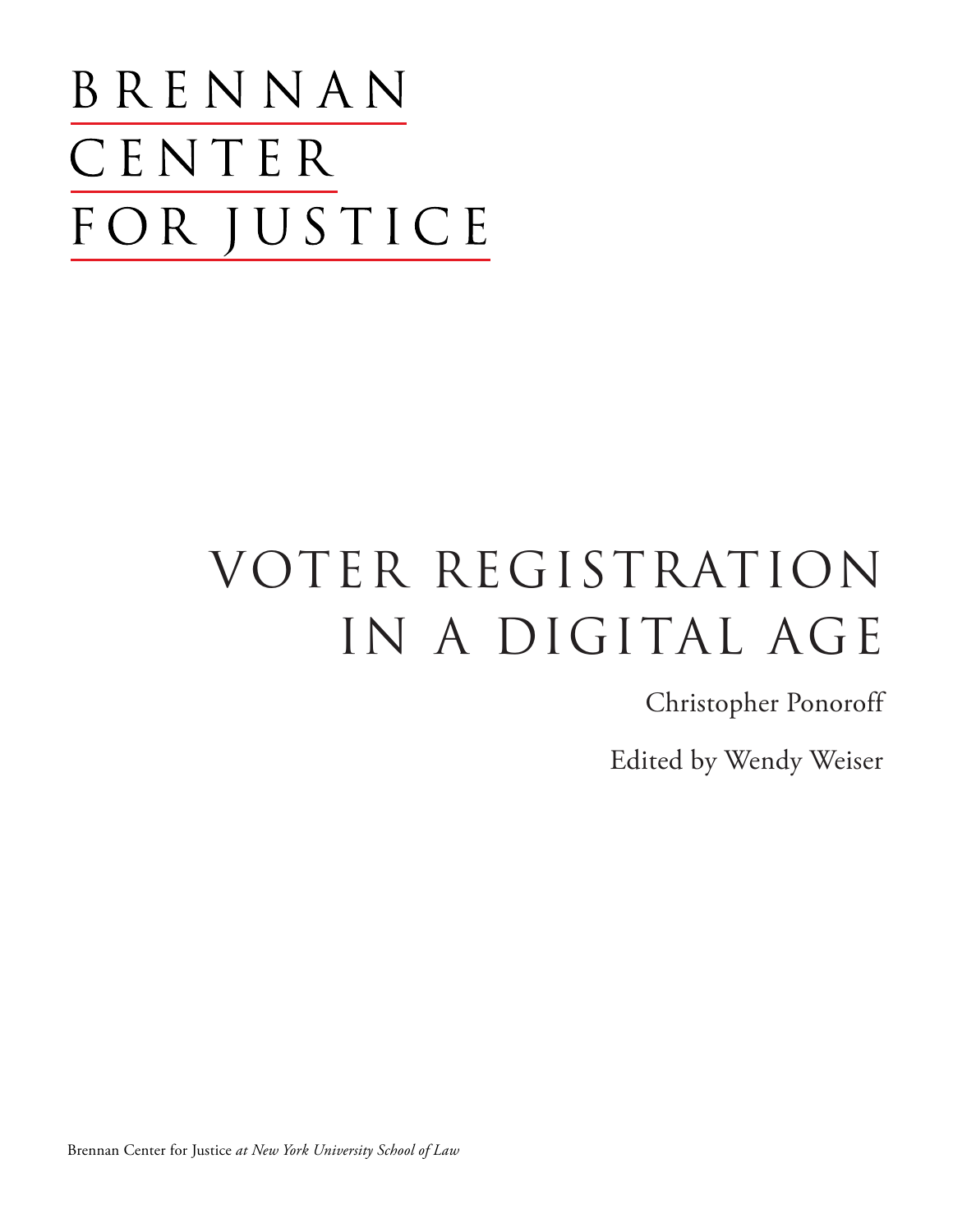#### about the brennan center

The Brennan Center for Justice at New York University School of Law is a non-partisan public policy and law institute that focuses on fundamental issues of democracy and justice. Our work ranges from voting rights to campaign finance reform, from racial justice in criminal law to presidential power in the fight against terrorism. A singular institution – part think tank, part public interest law firm, part advocacy group – the Brennan Center combines scholarship, legislative and legal advocacy, and communications to win meaningful, measurable change in the public sector.

## about the brennan center's voting rights and elections project

The Voting Rights and Elections Project works to expand the franchise, to ensure that every eligible American can vote, and to ensure that every vote cast is accurately recorded and counted. The Center's staff provides top-flight legal and policy assistance on a broad range of election administration issues, including voter registration systems, voting technology, voter identification, statewide voter registration list maintenance, and provisional ballots.

© 2010. This paper is covered by the Creative Commons "Attribution-No Derivs-NonCommercial" license (see http://creativecommons.org). It may be reproduced in its entirety as long as the Brennan Center for Justice is credited, a link to the Center's web page is provided, and no change is imposed. The paper may not be reproduced in part or altered in form, or if a fee is charged, without the Center's permission. Please let the Brennan Center for Justice know if you reprint.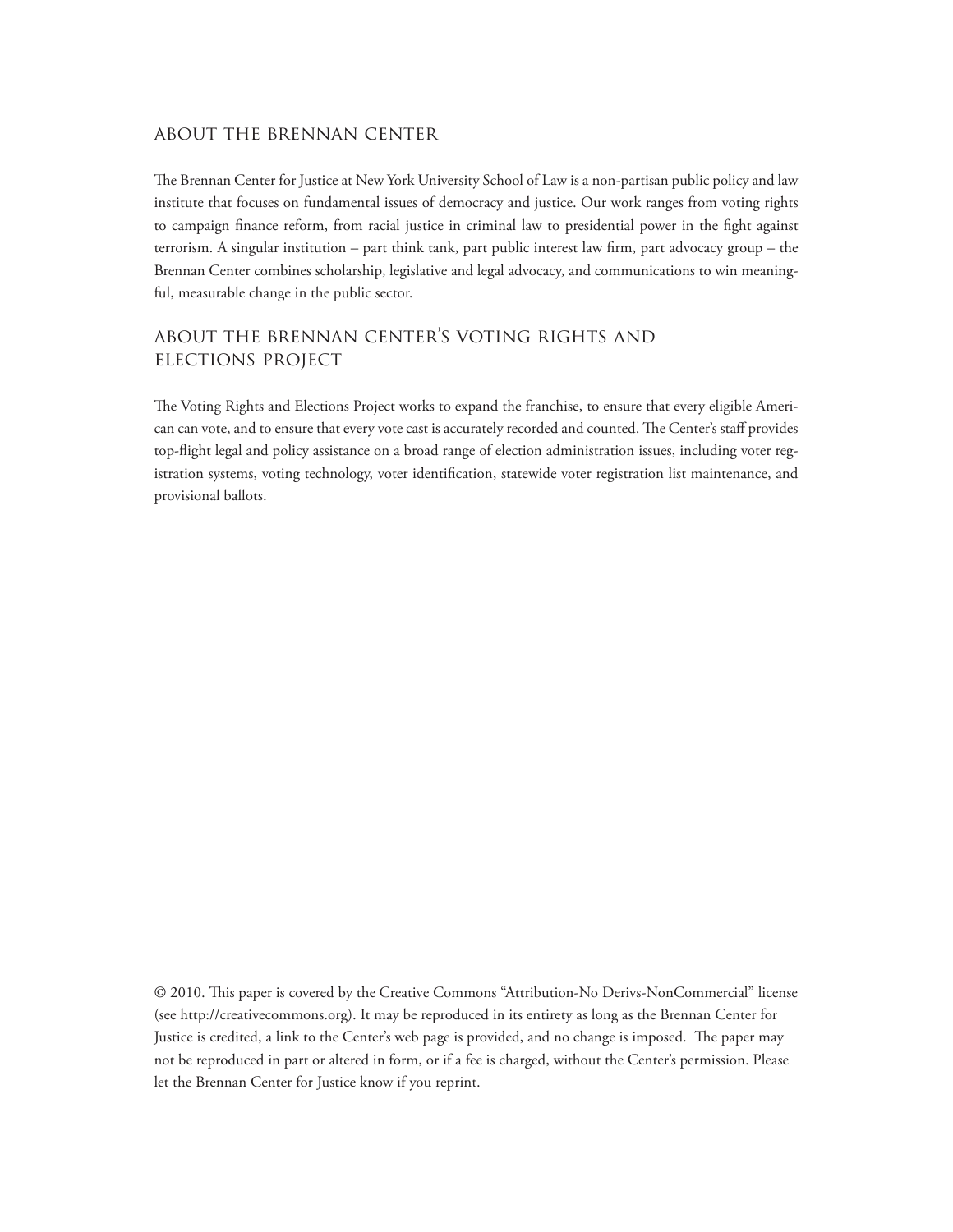#### about the author

Christopher Ponoroff is a Pro Bono Counsel in the Democracy Program, working on voter registration and election issues with the support of Shearman & Sterling LLP. He received his J.D. from Stanford Law School and his B.A. from Tulane University. He has worked as a language assistant at the Maison d'Education de la Légion d'Honneur, and as a summer associate at Shearman & Sterling.

#### acknowledgments

The author would like to offer a special thanks to the election officials across the nation who made this report possible by generously sharing their time and expertise, and to Wendy Weiser for her support and guidance. He also wishes to thank Justin Levitt, Susan Liss, Susan Lehman, Jeanine Plant-Chirlin, and Research Associate Laura Seago for their editorial contributions, as well as Nhu-Y Ngo, Jafreen Uddin, and Benjamin Rattner.

The Brennan Center is grateful to Carnegie Corporation of New York, Democracy Alliance Partners, the Ford Foundation, the Irving Harris Foundation, the Mitchell Kapor Foundation, the Open Society Institute, Quixote Foundation, the Rockefeller Family Fund, the Tides Foundation, Shearman & Sterling LLP, as well as anonymous donors for their generous support of our Voting Rights and Elections work. The statements made and views expressed in this report are the sole responsibility of the Brennan Center.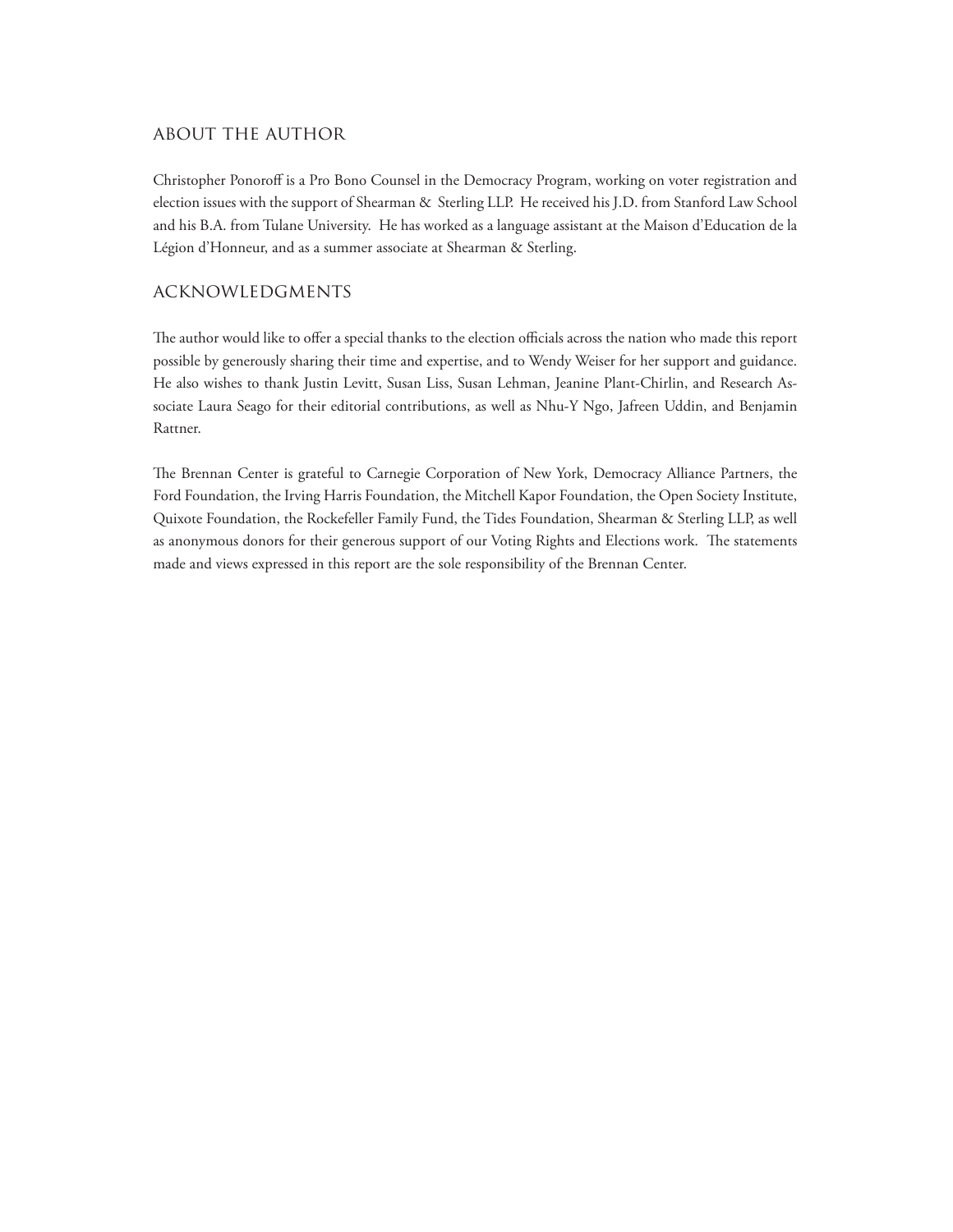# **table of contents**

| I.   | <b>Introduction</b>                                        | 1  |
|------|------------------------------------------------------------|----|
| II.  | <b>How Paperless Voter Registration Works</b>              | 3  |
|      | А.<br>Automated Voter Registration                         | 3  |
|      | 1. Full Automation at DMVs                                 | 3  |
|      | 2. Partial Automation at DMVs                              | 5  |
|      | В.<br><b>Online Voter Registration</b>                     | 7  |
|      | 1. Online Registration Through DMVs                        | 8  |
|      | 2. Delaware's Online System                                | 8  |
| III. | <b>Putting It in Place</b>                                 | 9  |
|      | А.<br>Development Time                                     | 10 |
|      | B.<br>Costs                                                | 11 |
| IV.  | <b>Positive Outcomes from Paperless Voter Registration</b> | 12 |
|      | Α.<br>Cost Efficiency                                      | 12 |
|      | В.<br>Accuracy                                             | 13 |
|      | C.<br>Reliability                                          | 14 |
|      | D.<br>Effects on Voter Registration                        | 15 |
|      | 1. Automated Voter Registration at DMVs                    | 15 |
|      | 2. Online Voter Registration                               | 18 |
| V.   | <b>Conclusion</b>                                          | 19 |
|      | <b>Illustrations</b>                                       |    |
|      | 1. How the Automated Process Works                         | 4  |
|      | 2. Distinguishing Automated Systems                        | 6  |
|      | 3. Growing Adoption of Paperless Registration              | 10 |
|      | 4. Savings Breakdown for Maricopa County, Arizona, in 2008 | 12 |
|      | 5. Savings from Paperless Registration                     | 13 |
|      | 6. Disproportionate Error Rates: Paper Registrations in    |    |
|      | Maricopa County, Arizona, August 2009                      | 14 |
|      | 7. DMV Registration Rates Before and After Automation      | 16 |
|      | 8. Growing Use of Paperless Registration in Arizona        | 19 |
|      | <b>Endnotes</b>                                            | 20 |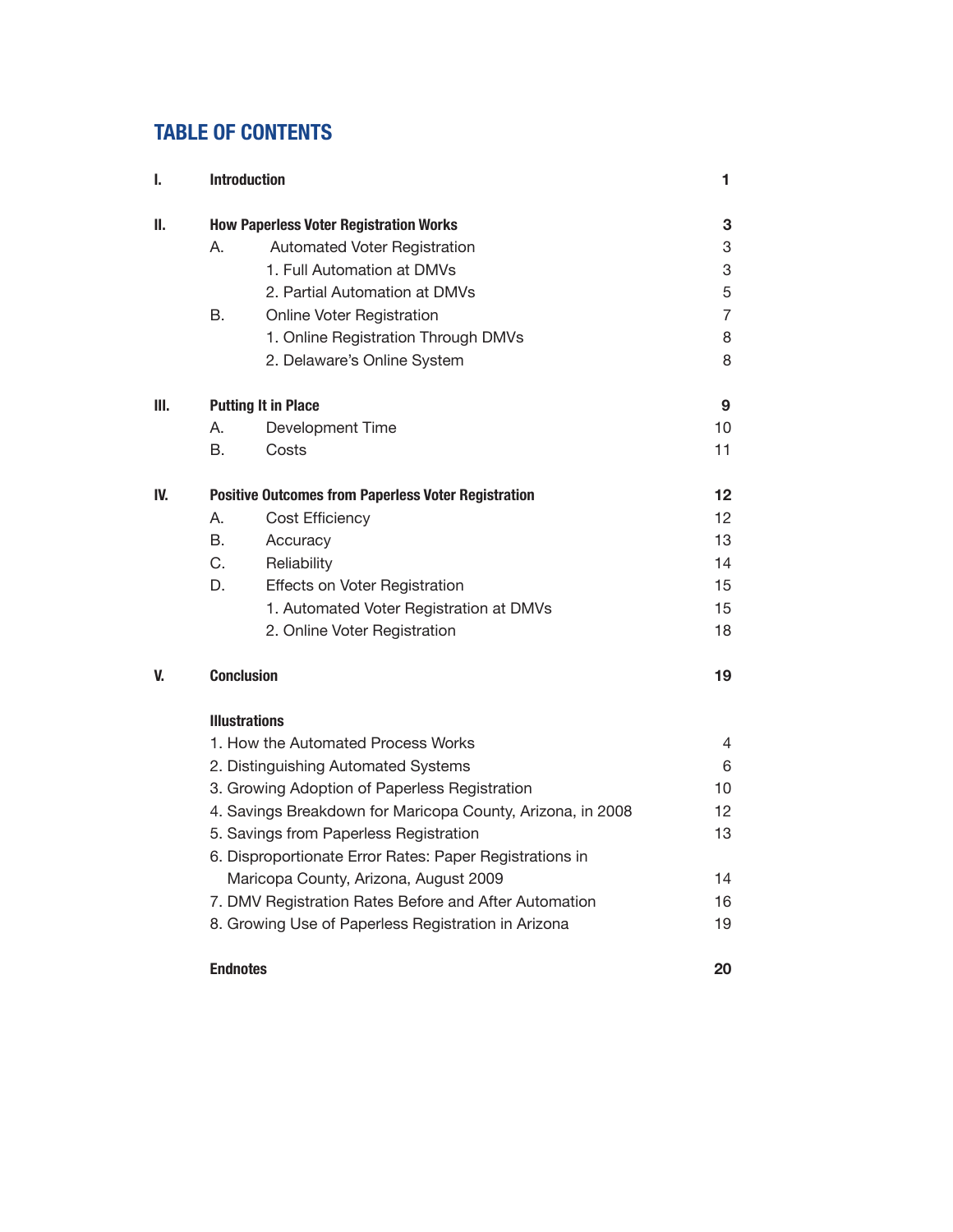# **i. introduction**

Millions of Americans register to vote each year, and millions more update their registration information.<sup>1</sup> Between 2006 and 2008, states received more than 60 million voter registration forms, most on paper.<sup>2</sup> This labor-intensive paper system swamps election officials, burdens taxpayers, and creates a risk for every voter that human error—a misplaced form, a data entry slip—will bar her access to the ballot box.

A comprehensive national study found that registration problems kept up to three million people from voting in 2008.<sup>3</sup> A paper-based system may be the best the  $19<sup>th</sup>$  century had to offer, but it is out of step with

the higher-tech approach in other spheres of American life, and the approach in other democracies.<sup>4</sup>

Fortunately, paper-based voter registration has quietly begun to go the way of ticker tape. Now at least seventeen states electronically transfer voter registration data from Departments of Motor Vehicles (DMV) to election authorities; in some states, the process is entirely paperless;

**Our paper-based voter registration**  system may be the best the 19<sup>th</sup> century **had to offer, but it is out of step with the higher-tech approach in other spheres of American life.** 

in others, officials use paper forms solely to obtain some information, like signatures.<sup>5</sup> Secure online voter registration is now available in seven states, and is under development in at least five more.<sup>6</sup> In the past two years alone, eleven states have developed paperless systems, and many others have begun to consider reform.

This report is the first in-depth survey of these registration innovations—"automated" voter registration, in which government offices like DMVs collect and transfer voter registrations electronically, and online voter registration, in which citizens submit voter registration applications over the Internet. Based on documentary research and interviews with election officials in fifteen states, this report explains how paperless voter registration works, reviews its development, and assesses its impact.

The bottom line: paperless voter registration yields substantial benefits for voters and governments alike.

# **key findings**

#### **1. Paperless voter registration is cost-effective and saves states millions of dollars each year**

- It cost Arizona less than \$130,000 and Washington just \$279,000 to implement both online voter registration and automated voter registration at DMVs.
- Delaware's paperless voter registration at DMVs saves election officials more than \$200,000 annually on personnel costs, above the savings they reaped by partially automating the process in the mid-1990s. Officials anticipate further savings.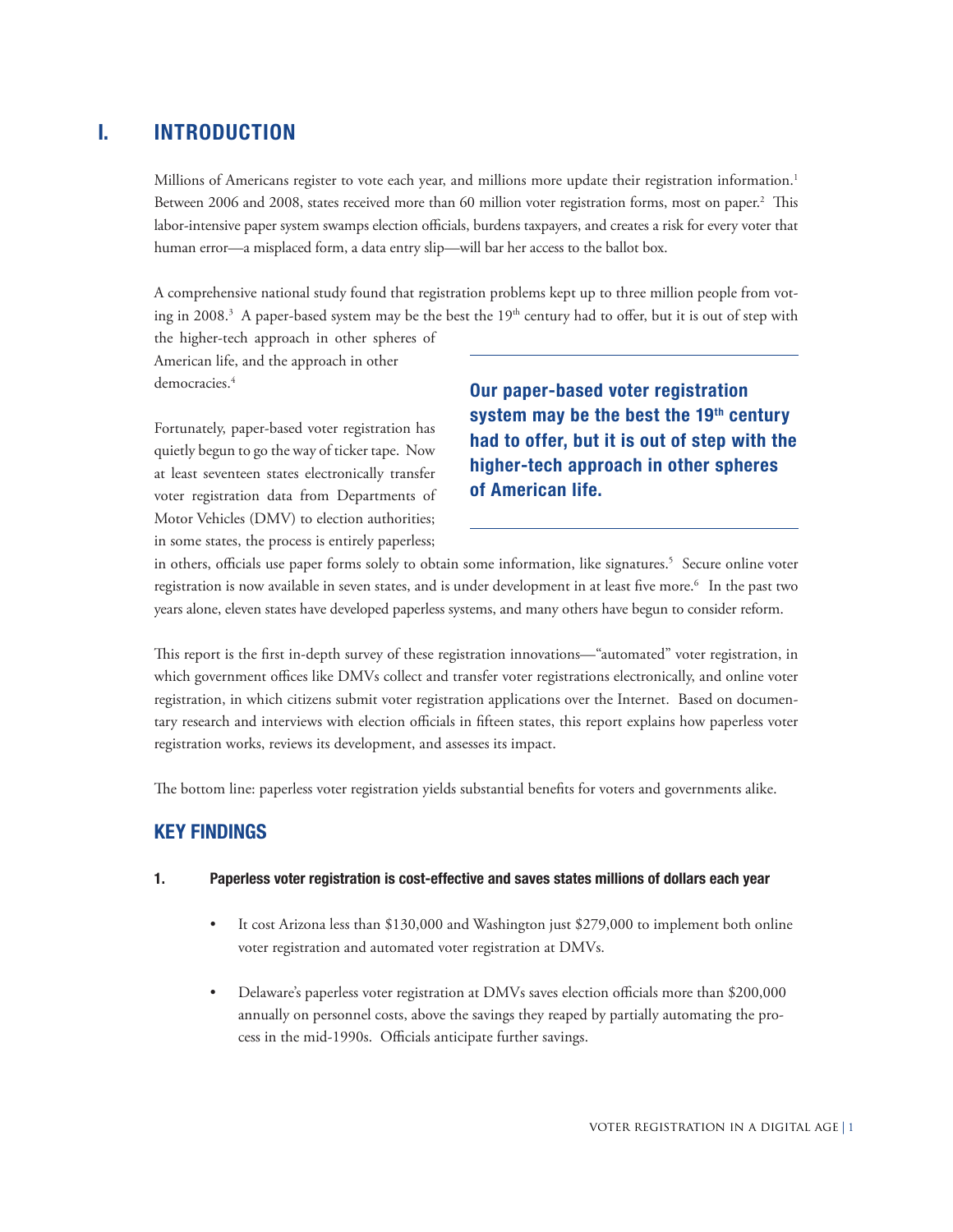• Online and automated DMV registrations saved Maricopa County, Arizona over \$450,000 in 2008. The county spends  $33¢$  to manually process an electronic application, and an average of  $3¢$  using a partially automated review process, compared to  $83¢$  for a paper registration form.

#### **2. Paperless voter registration is more accurate and reliable than paper forms**

- Officials consistently confirm that paperless registrations produce fewer errors than paper forms and reduce opportunities for fraud.
- A 2009 survey of incomplete and incorrect registrations in Maricopa County, Arizona found that electronic voter registrations are as much as five times less error-prone than their paperbased counterparts.

#### **3. Paperless voter registration increases voter registration rates**

- DMV voter registrations have nearly doubled in Washington and Kansas, and increased by even more in Rhode Island.
- Seven times as many South Dakotans submitted voter registrations at DMVs after the state implemented an automated system.
- Registration rates among 18-24 year-old citizens rose from 28 to 53 percent after Arizona introduced online and automated registration.

Given the clear benefits, it makes sense that more and more states have begun to adopt paperless registration. Although Congress is currently considering reforms along these lines,<sup>7</sup> this paper focuses on state-based reform efforts. An online appendix at http://www.brennancenter.org provides additional state-by-state information. In a field often subject to partisan bickering, it is noteworthy that state voter registration innovations have earned praise from Republicans and Democrats alike, as well as from election officials and agency personnel. Paperless voter registration is the wave of the future.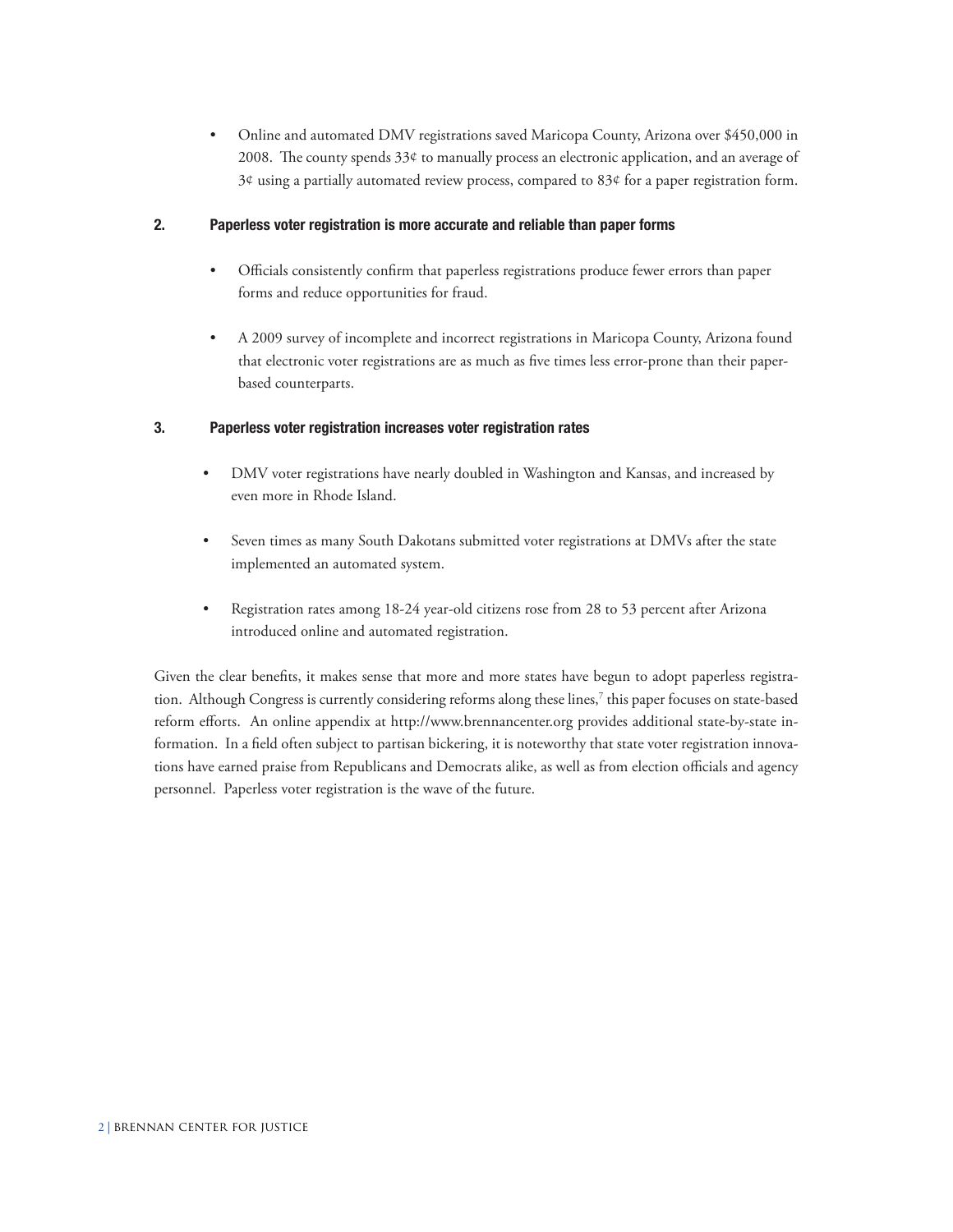# **Ii. how paperless voter registration works**

#### A. Automated Voter Registration

We define an "automated" voter registration system as one in which government offices, including DMV or social service offices, collect and transfer voter registrations to election officials without using separate paper forms. These offices enter registration data into their computers and transfer them electronically, in a format that election officials can securely review and upload directly into their voter registration database systems. Typically, the process takes place within a state's secure internal network.

The federal "motor voter" law of 1993 requires a number of state agencies to accept voter registrations from their customers.8 DMVs handle by far the greatest number, and it is there that at least seven states—Arizona, Delaware, Florida, Kansas, Pennsylvania, Rhode Island, and Washington—have fully automated their voter registration process. These states have not yet brought other agencies into

**In a field often subject to partisan bickering, it is noteworthy that state voter registration innovations have earned praise from Republicans and Democrats, as well as from election officials and agency personnel.** 

the automated fold, although Delaware is planning to do so in the near future.<sup>9</sup> Ohio legislators are further considering a system that would require both DMVs and public service agencies to register consenting customers automatically, an approach recently endorsed by the District of Columbia Board of Elections and a bipartisan Governor's Commission in Utah.10

In at least ten more states—Arkansas, California, Georgia, Kentucky, Michigan, New Jersey, North Carolina, South Carolina, South Dakota, and Texas—DMV registrations are partially automated. Officials transmit at least some information electronically, but have not completely eliminated separate forms or local data entry.

This section provides an overview of how these systems work. Detailed descriptions of the automated process in eleven states are included in the appendix to this report.

#### *1. Full Automation at DMVs*

*First, the DMV Collects Voter Registration Information.* In five of the seven states that use a fully automated system—Delaware, Florida, Kansas, Rhode Island, and Washington—a person who seeks a driver's license or photo I.D. card visits a DMV branch office, steps up to the counter, and answers a series of questions posed by a DMV employee. At some point the employee's computer program prompts him to ask the customer if she would like to register to vote. In at least one of these states, Rhode Island, the DMV transaction cannot proceed until the employee records the customer's response.<sup>11</sup>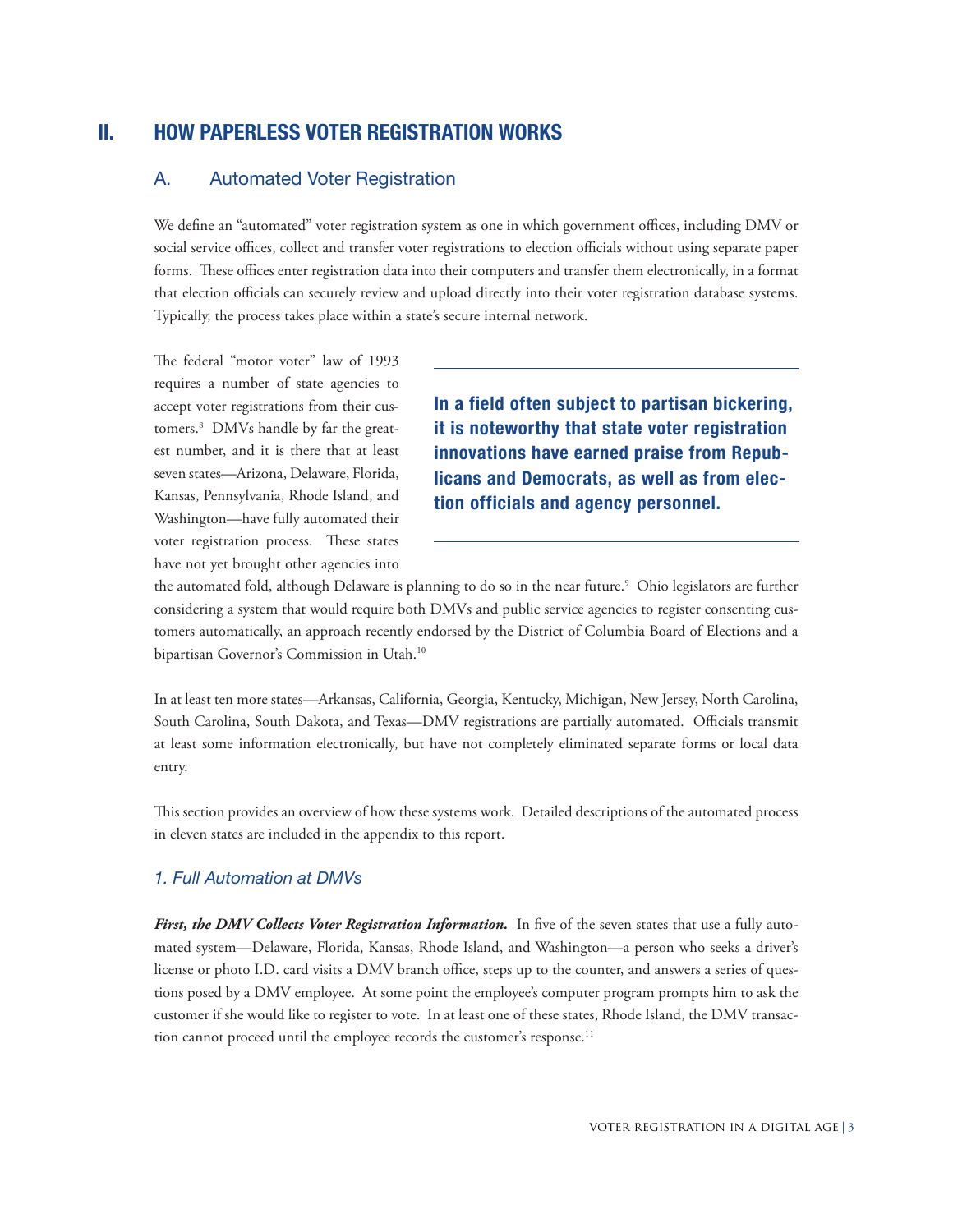If she does wish to register, the customer must affirm her eligibility and, where required, indicate her party preference.12 In three states—Florida, Kansas, and Washington—she does so by answering additional questions posed by the interviewer. DMV employees in these states will not proceed with the registration process if the customer provides an answer indicating she is not eligible to register.13 In Rhode Island and Delaware, visitors use a stylus to answer eligibility questions presented on an electronic pad.<sup>14</sup> Election officials in all five states also require a signature for voter registrations. Customers in Delaware must provide a separate signature on an electronic signature pad, but in the other four states elections officials simply use a copy of the digitized signature that customers provide for their driver's license or I.D. cards. 15

At least two of these states use a more simplified approach to collect updates for existing registrations. When a registered voter is changing her address with the DMV in Delaware and Kansas, the interviewer will ask if he should share the update with election officials, and the customer need only assent for the exchange to be made.16 In contrast, DMVs in Rhode Island and Washington require customers to answer the same set of questions about eligibility regardless of whether they are submitting new registrations or updating existing ones.17

The registration process differs in Arizona and Pennsylvania, because people there do business with the DMV a little differently. In Arizona, customers fill out paper application forms that include questions about voter registration. DMV employees then enter the information from these forms into their computers.<sup>18</sup> Customers at Pennsylvania DMVs enter their information at self-service computer terminals, using an application program that also includes questions about voter registration.19 In both states a customer must affirm her eligibility in order to submit a voter registration application.<sup>20</sup>

*Second, the DMV Transmits Registration Information to Election Officials.* In each state with full automation, once DMV records have been marked for voter registration, the DMV computer system will automatically transmit information to election authorities. The transmission includes all the information necessary for voter registration: name, age, address, and an identification number, as well as party affiliation and a digitized signature, where required.

#### **Illustration 1: How the Automated Process Works**

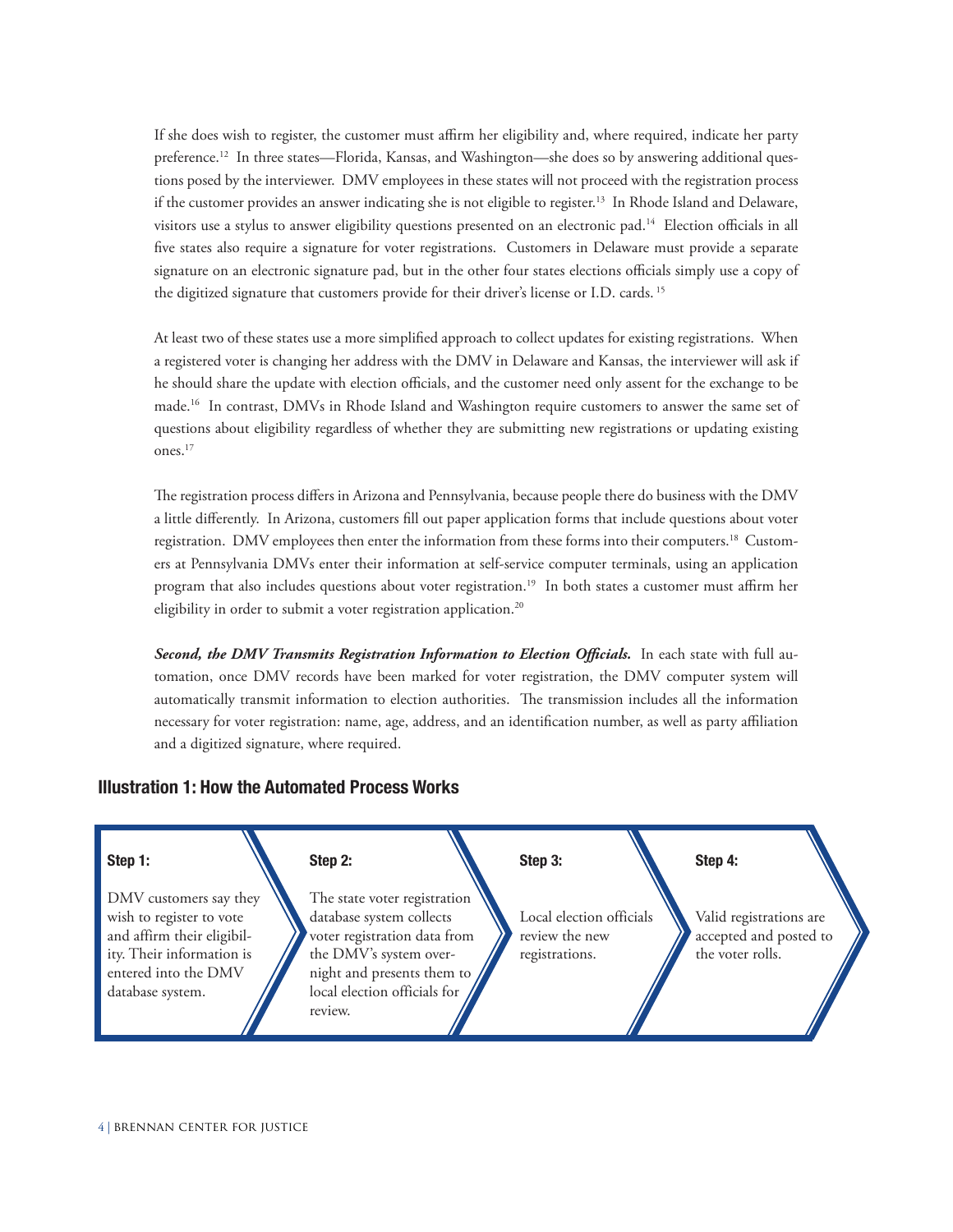The process is similar in most states. In at least four states—Arizona, Kansas, Pennsylvania, and Washington—the DMV system posts registration data to a secure site or server at night.<sup>21</sup> The state's voter registration database system then retrieves the voter registration application records, sorts them by county or zip code, and provides them to local election officials.<sup>22</sup> Rhode Island's system is the same, except that a private vendor is responsible for retrieving applications from the DMV and loading them into the statewide voter registration system.23 In contrast, Delaware transfers registrations from the DMV immediately, in real time, through its mainframe network.<sup>24</sup>

*Third, Election Officials Process the Registrations.* Once they receive a registration application, election officials in these seven states verify the address, confirm voter eligibility, assign a precinct, and perform a duplicate check—that is, search the state's voter rolls to determine whether the person who submitted the application is already registered.

Local officials most often perform these tasks manually, one application at a time, with paper and paperless registrations alike. In Rhode Island, however, the state's voter registration system uses a street index to review addresses automatically before it sends them to county offices.<sup>25</sup> Washington's statewide voter registration system runs duplicate checks after counties accept an application.<sup>26</sup> And in Maricopa County, Arizona, the county computer system verifies addresses, assigns precincts, and searches for duplicates automatically.<sup>27</sup> County officials in all three jurisdictions will manually review any irregular or inconclusive results.

Officials also attempt to verify each new applicant's driver's license number, or the last four digits of her Social Security number, if provided, through the DMV.28 In four states—Arizona, Florida, Pennsylvania, and Washington—the statewide voter registration system automatically runs this verification check on all registrations before or immediately after counties accept them, even those sent by the DMV.29 Three states—Delaware, Kansas, and Rhode Island—verify Social Security numbers at the DMV during customer interviews, and election officials will not run a separate verification check if the DMV has already found a match.<sup>30</sup>

In addition to the seven states described above, at least two other states are currently in the process of developing fully automated systems. Texas expects to have full automation in place by the end of May, and over half of its DMV offices are already paperless.<sup>31</sup> In Arkansas county election officials have received digitized signatures from the DMV for years, and this summer will begin receiving full data transfers as well.<sup>32</sup> And in a growing number of states, legislators have further proposed to register all consenting DMV customers automatically.33

#### *2. Partial Automation at DMVs*

At least ten states electronically transfer some data from DMVs to election officials, such as name, age, and address, but at present do not fully meet our definition of an automated system. Those states are Arkansas, California, Georgia, Kentucky, Michigan, New Jersey, North Carolina, South Carolina, South Dakota, and Texas.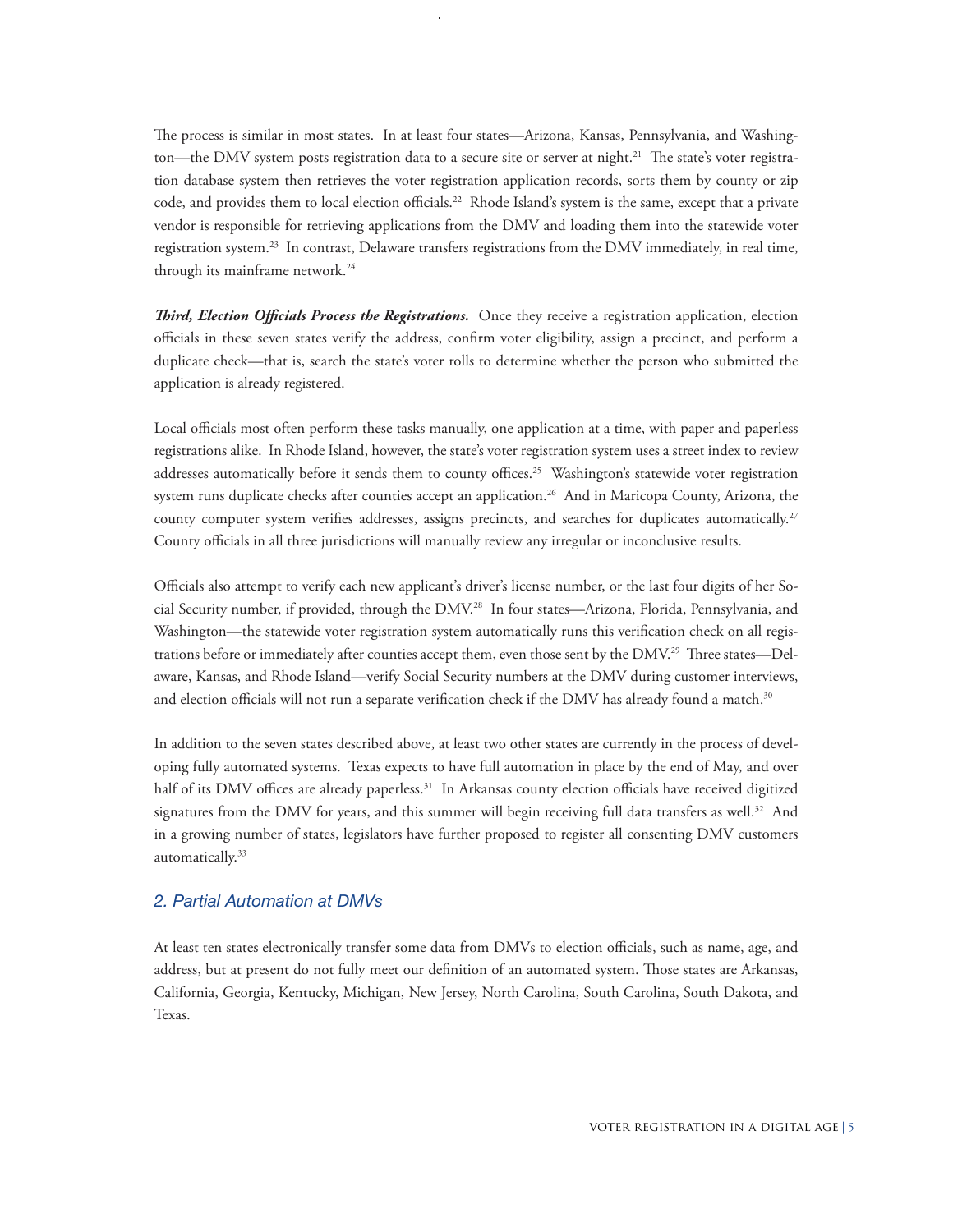Five of these states—California, Georgia, Kentucky, New Jersey, and South Carolina—send some registration data electronically, but rely on paper forms to obtain and transfer signatures. In South Carolina, however, a person who has registered through the DMV may vote a regular ballot even if county election officials have not received her signature, provided she gives her signature at the polls and poll workers confirm with the DMV that she attempted to register.<sup>34</sup> South Dakota forwards everything electronically but does so in PDF format, which county officials must then copy into their computer systems as they would a paper form.<sup>35</sup> And in North Carolina, the DMV prints voter registration forms that are pre-populated with information from its computer system. After customers sign and return the forms, officials scan them into image files and electronically transmit them to election officials.<sup>36</sup>

Michigan employs a hybrid system. DMV officials forward all voter registration data electronically, but they also print pre-populated voter registration forms for customers to sign and then mail these forms to local election offices. If a voter's paper form fails to reach local officials before an election, she may supply a signature at the polls and still vote a regular ballot.<sup>37</sup> Michigan's system is also marked by an unparalleled degree of cooperation between Elections and the DMV, in part because the agencies fall under the same state authority.38 State law requires that people with DMV and voter registration records to use the same address for both. And because DMV files indicate whether a customer is already registered to vote, interviewers are usually able to avoid creating duplicative new registrations.<sup>39</sup>

#### **Illustration 2: Distinguishing Automated Systems**

#### **Collecting Data**

| No  | Applicants Fill Out a Single Form for the DMV and Voter<br>Registration and Sign Separate Signature Cards for Voter Registration                      | New Jersey                                                        |
|-----|-------------------------------------------------------------------------------------------------------------------------------------------------------|-------------------------------------------------------------------|
|     | Interviewers Enter DMV and Voter Registration Data into Their<br>Computers and Print Pre-Populated Voter Registration Forms for<br>Applicants to Sign | Kentucky, Michigan,<br>North Carolina,<br>South Carolina          |
|     | Applicants Fill Out a Single Form for the DMV and Voter<br>Registration                                                                               | Arizona,<br>South Dakota                                          |
| Yes | Interviewers Enter DMV and Voter Registration Data into Their<br>Computers; No Use of Paper                                                           | Delaware, Florida,<br>Kansas, Rhode Island,<br>Washington, Texas* |
|     | Applicants Use a Self-Service Computer Program to Enter DMV and<br>Voter Registration Data                                                            | Pennsylvania                                                      |

Has the DMV Eliminated Separate Forms for Voter Registration?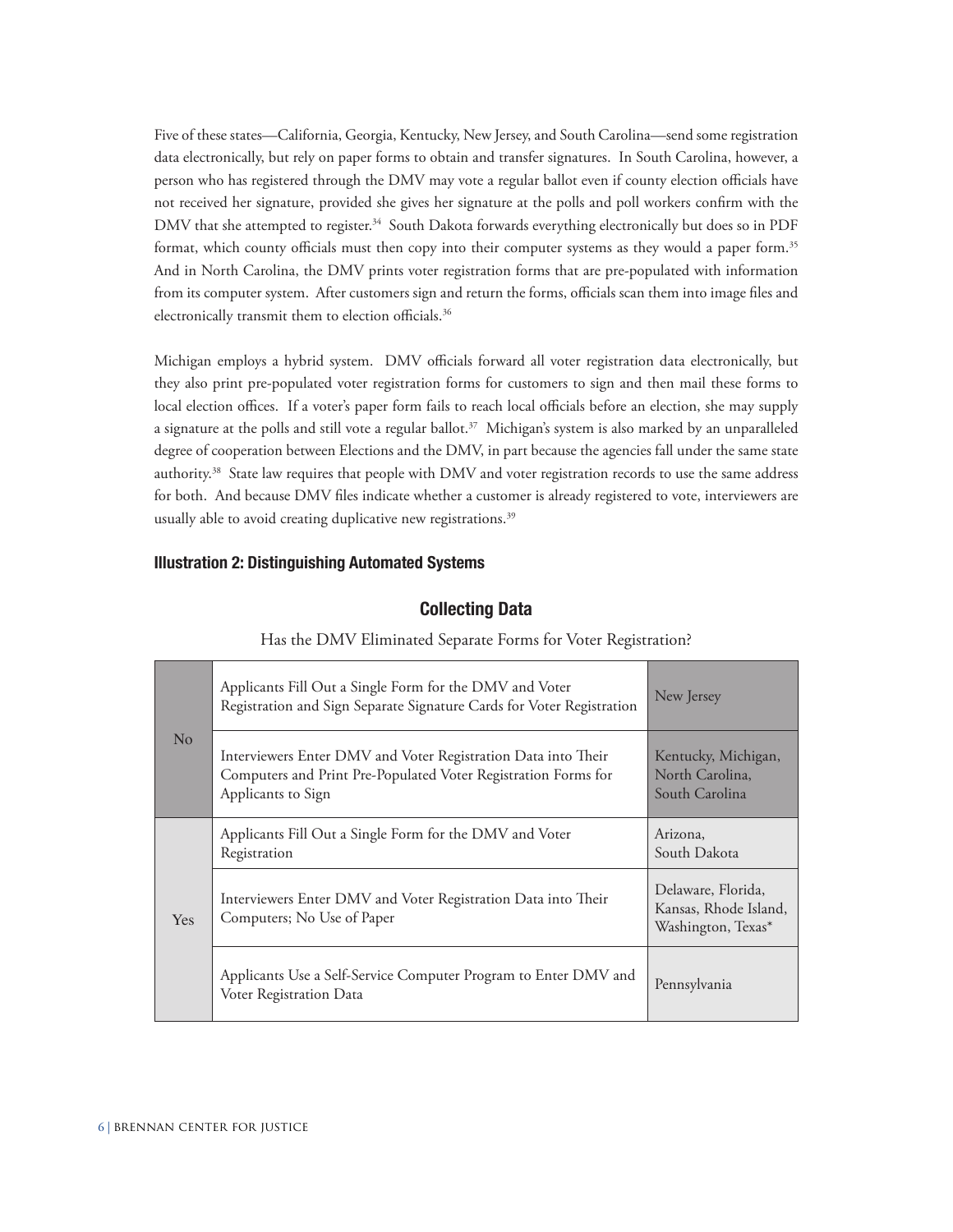### **Transferring Data**

|                                                                                                   | Does the DMV Include All Data<br>Elements? |             | Does the DMV Do So in<br>a Format That Uploads<br>Immediately into Registration<br>Databases? |            |
|---------------------------------------------------------------------------------------------------|--------------------------------------------|-------------|-----------------------------------------------------------------------------------------------|------------|
| <b>State</b>                                                                                      | No                                         | Yes         | No                                                                                            | Yes        |
| Arizona                                                                                           |                                            | $\sqrt{}$   |                                                                                               | $\sqrt{}$  |
| Delaware                                                                                          |                                            | $\sqrt{}$   |                                                                                               | $\sqrt{}$  |
| Florida                                                                                           |                                            | $\sqrt{}$   |                                                                                               | $\sqrt{}$  |
| Kansas                                                                                            |                                            | $\sqrt{}$   |                                                                                               | $\sqrt{}$  |
| Kentucky                                                                                          | X                                          |             |                                                                                               | $\sqrt{}$  |
| Michigan                                                                                          |                                            | $\sqrt{}$   |                                                                                               | $\sqrt{}$  |
| New Jersey                                                                                        | X                                          |             |                                                                                               | $\sqrt{}$  |
| North Carolina                                                                                    |                                            | $\sqrt{}$   |                                                                                               | $\sqrt{}$  |
| Pennsylvania                                                                                      |                                            |             |                                                                                               | $\sqrt{ }$ |
| Rhode Island                                                                                      |                                            | $\sqrt{}$   |                                                                                               | $\sqrt{ }$ |
| South Carolina                                                                                    | X                                          |             |                                                                                               | $\sqrt{}$  |
| South Dakota                                                                                      |                                            | $\sqrt{}$   | X                                                                                             |            |
| Texas*                                                                                            |                                            | $\mathbf v$ |                                                                                               | $\sqrt{}$  |
| Washington                                                                                        |                                            |             |                                                                                               |            |
| * Texas is currently in the process of adopting an automated system. A minority of counties still |                                            |             |                                                                                               |            |

When the DMV Electronically Transfers Voter Registration Data to Election Officials,

use paper forms, but officials expect that these will have transitioned to a paperless system by the end of May 2010.

# **B. Online Voter Registration**

We define an online registration system as one that allows individuals to submit a voter registration application over the Internet. Six states—Arizona, Colorado, Kansas, Louisiana, Oregon, and Washington currently have online systems in place for individuals who have a driver's license or non-driver's identification card. At least five more states—California, Indiana, Nevada, North Carolina, and Utah—are developing similar systems.

Delaware offers a different kind of online system, one that allows a person to submit most of an application online but also requires that she mail a signed voter registration form to election officials. However, a Delaware resident who submits a registration online may still vote a regular ballot on Election Day even if officials fail to receive her signature. After poll workers have called the county election office and confirmed that the person submitted an online registration, she shows identification, signs a signature card, and casts a regular ballot.<sup>40</sup>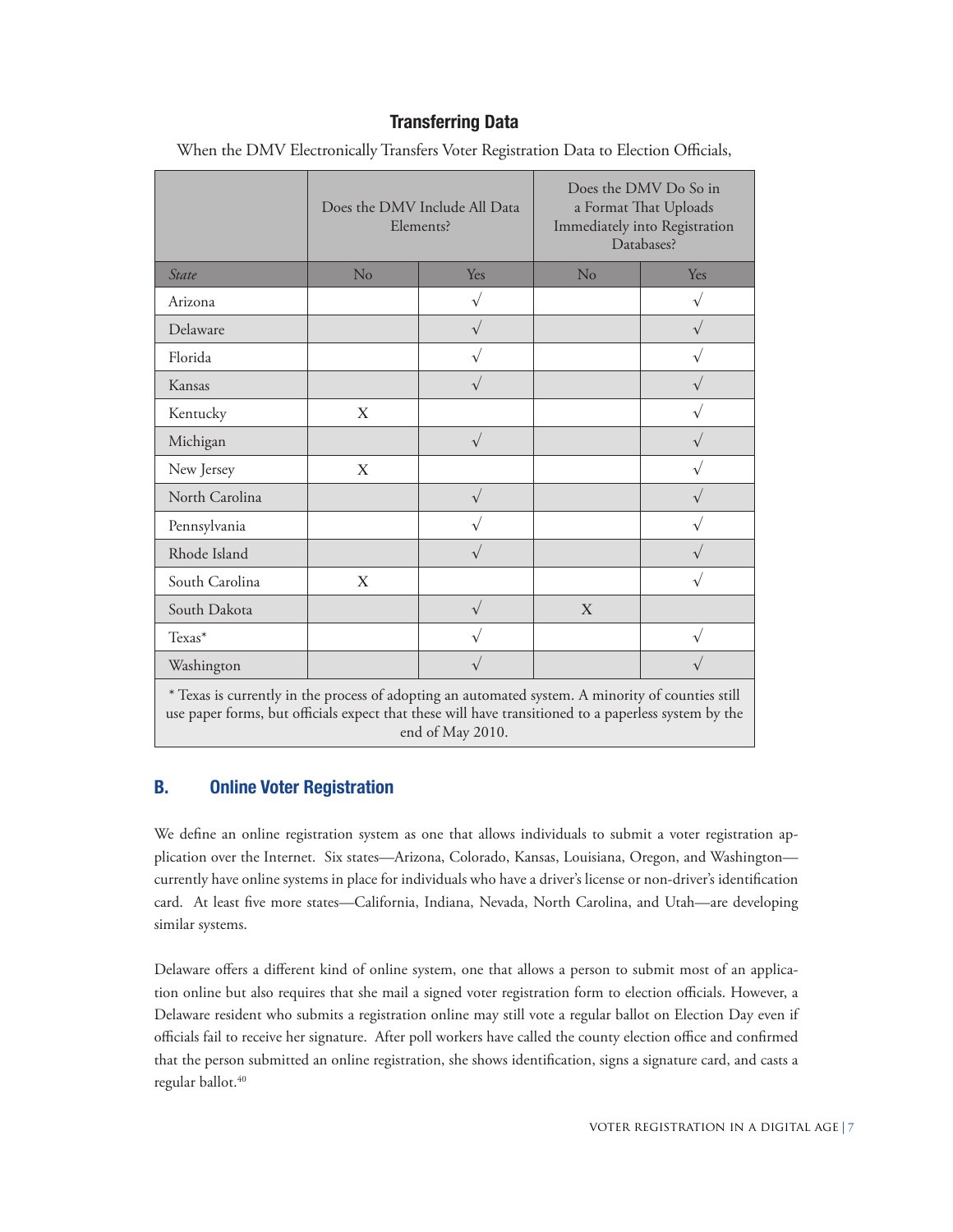Internet-based voter registration begins with an online portal, a secure web-based application.41 The online system receives data through the portal and transfers it to local election officials, typically after attaching a digitized signature from the user's DMV files. Ideally states would make this service available to all eligible citizens, but currently only Delaware's system is accessible to those without a driver's license or state identification card.<sup>42</sup> A bill introduced in the  $111<sup>th</sup>$  Congress by Representative Zoe Lofgren would require all states to make online registration available to all eligible citizens, providing a mechanism for states to attach citizens' signatures to the record if the state has those signatures on file.<sup>43</sup>

#### *1. Online Registration Through DMVs*

Arizona, Washington, Kansas, and Oregon have all adopted very similar online systems.<sup>44</sup> First, a person navigates to the online portal—accessible from the official website of state election authorities—and opens a page on which she must check boxes to affirm that she is a U.S. citizen who is eligible to register to vote. On a second page she enters her name, the number of her driver's license or state identification card, and possibly other identifying data such as her date of birth. In Arizona, Washington, and Oregon the online system then checks this information against DMV records in real time.<sup>45</sup> If it cannot find an exact match, the system prevents the user from proceeding unless she re-enters her information correctly.<sup>46</sup>

If it finds a match, the online system prompts the user to enter any further information that is part of the registration process, such as party preference, and allows her to supply a separate mailing addressing and other optional data. On a final page she reviews the information she has entered, and can either return to previous screens to make corrections, or click a button to submit the application. $47$  Once county officials have accepted her submission she will receive a confirmation card in the mail, as with any registration.

After a user submits her application in Arizona, Washington, and Kansas, the online systems retrieve her DMV signature and post the application to the same secure site or storage network used to hold DMV registrations. Online and DMV registrations alike are then retrieved by the statewide voter registration system, forwarded to local officials, and reviewed in the same way.<sup>48</sup> In contrast, Oregon does not have automated DMV registration, and its online portal posts data directly to the statewide voter registration system. The system then retrieves DMV signatures on a nightly basis and provides applications to county officials by morning.<sup>49</sup> As with the automated registration systems described above, states offer online portals as a means of submitting information to county officials for review, not of directly modifying voter rolls.

Registered voters can also submit updates to their records online. In three states—Arizona, Kansas, and Oregon—people submit both new registrations and updates through the same online portal. In Washington, voters who move within a county use a separate voter services website to update their addresses.<sup>50</sup>

#### *2. Delaware's Online System*

Delaware residents can also access an online portal, but the process is a little different than in the four states described above. After a user submits information through the online portal, the system forwards her data to county officials in real time. It also instructs the user to print a copy of her application, sign it, and mail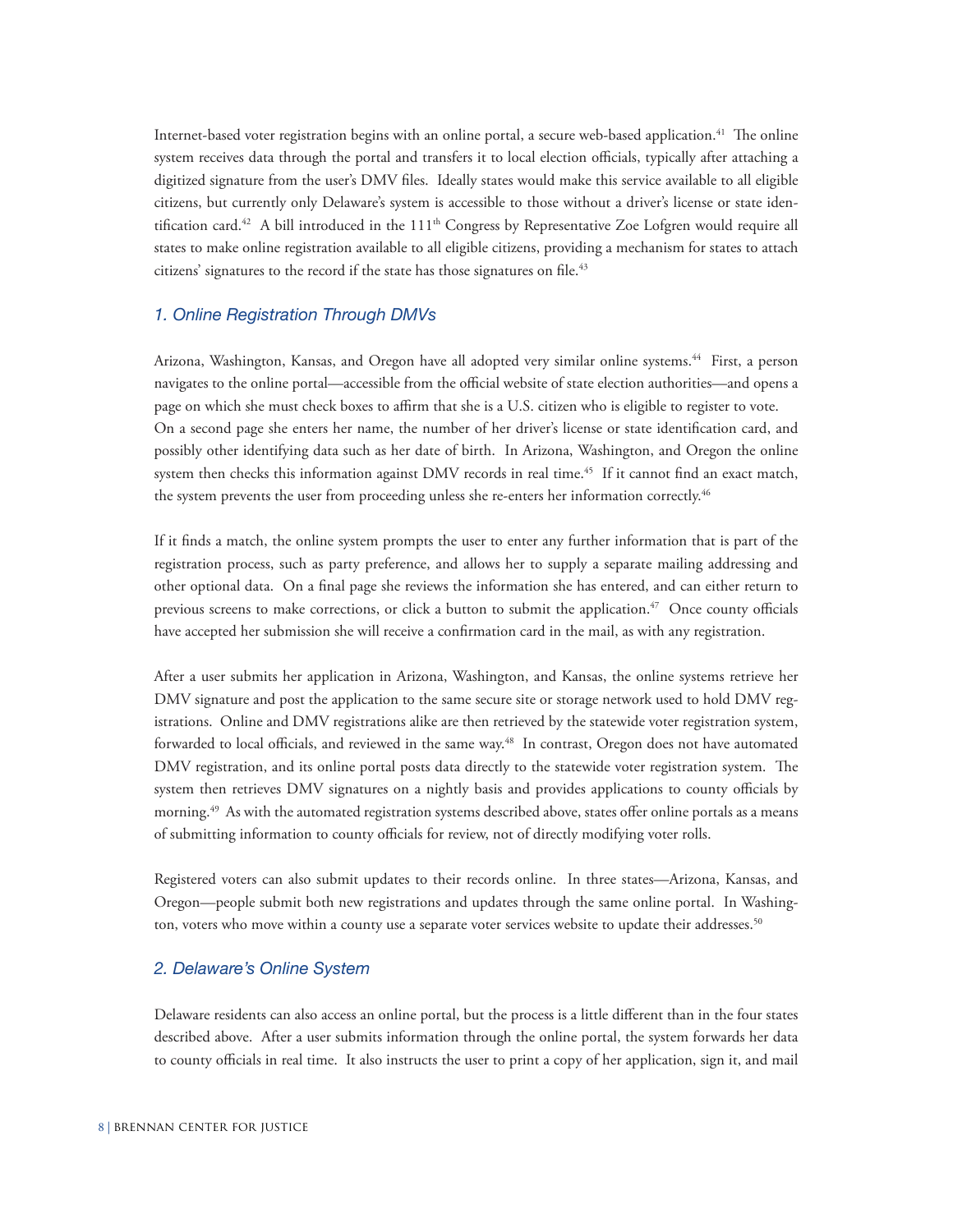it to her county's election office. As noted above, if the user does not mail a signed form, she can still vote a regular ballot on Election Day if she shows identification and provides a signature at the polls, and poll workers confirm that she submitted an online registration.<sup>51</sup>

# **iiI. putting it in place**

Virtually everywhere, election officials provided the impetus for paperless programs as part of their efforts to achieve a more efficient and effective way of doing business.<sup>52</sup> Some first sought authorization from their state legislatures, where reform frequently enjoyed bipartisan support; for instance, online registration bills unanimously passed the state Senates of Colorado, Indiana, Louisiana, and Utah.<sup>53</sup>

Some states began to implement automated registration as early as the 1990s, after the passage of the National Voter Registration Act of 1993. Arkansas, California, Delaware, Kentucky, Michigan, Pennsylvania, South Carolina, and Washington all began electronically transmitting some registration data from DMV offices in the mid- to late 1990s, though they continued to use paper forms as well. Arizona became the first state to launch online registration in 2002. Elsewhere, however, automation projects were postponed by lack of funding, technological infrastructure, or administrative coordination.<sup>54</sup>

The Help America Vote Act of 2002 (HAVA) played a major role in removing some of these barriers. In addition to providing federal funding to upgrade voter registration lists, HAVA required states to integrate their local voter registration lists into a single statewide computerized registration system, and to develop programs for using that system to attempt to verify registrations against DMV and Social Security Administration records.<sup>55</sup>

This created a foundation for data sharing between election officials and other state agencies, especially DMVs, which substantially facilitated further reform efforts. As Washington Assistant Director of Elections Katie Blinn said of online registration, "If you have a statewide database, you already have eighty-five percent of it."56

Once HAVA was implemented, automation and online registration started gaining traction nationwide. Arizona introduced partial automation at the DMV, while Pennsylvania and Rhode Island developed full automation, in 2005. North Carolina and South Dakota launched partially automated systems in 2006, the same year Delaware developed its online system. Michigan began transmitting digitized signatures with DMV registrations in 2007.

In 2008 Washington and Kansas introduced fully automated DMV voter registration, and Washington adopted full online registration. Kansas also launched an online system in 2009. That same year five additional state legislatures approved online registration, and both Arizona and Delaware adopted fully paperless systems of DMV voter registration. Oregon introduced online registration in March 2010, and was quickly followed by Colorado and Louisiana.

None of the states we surveyed reported technical problems developing their systems. In the words of Kansas State Election Director Brad Bryant, "it just wasn't rocket science."57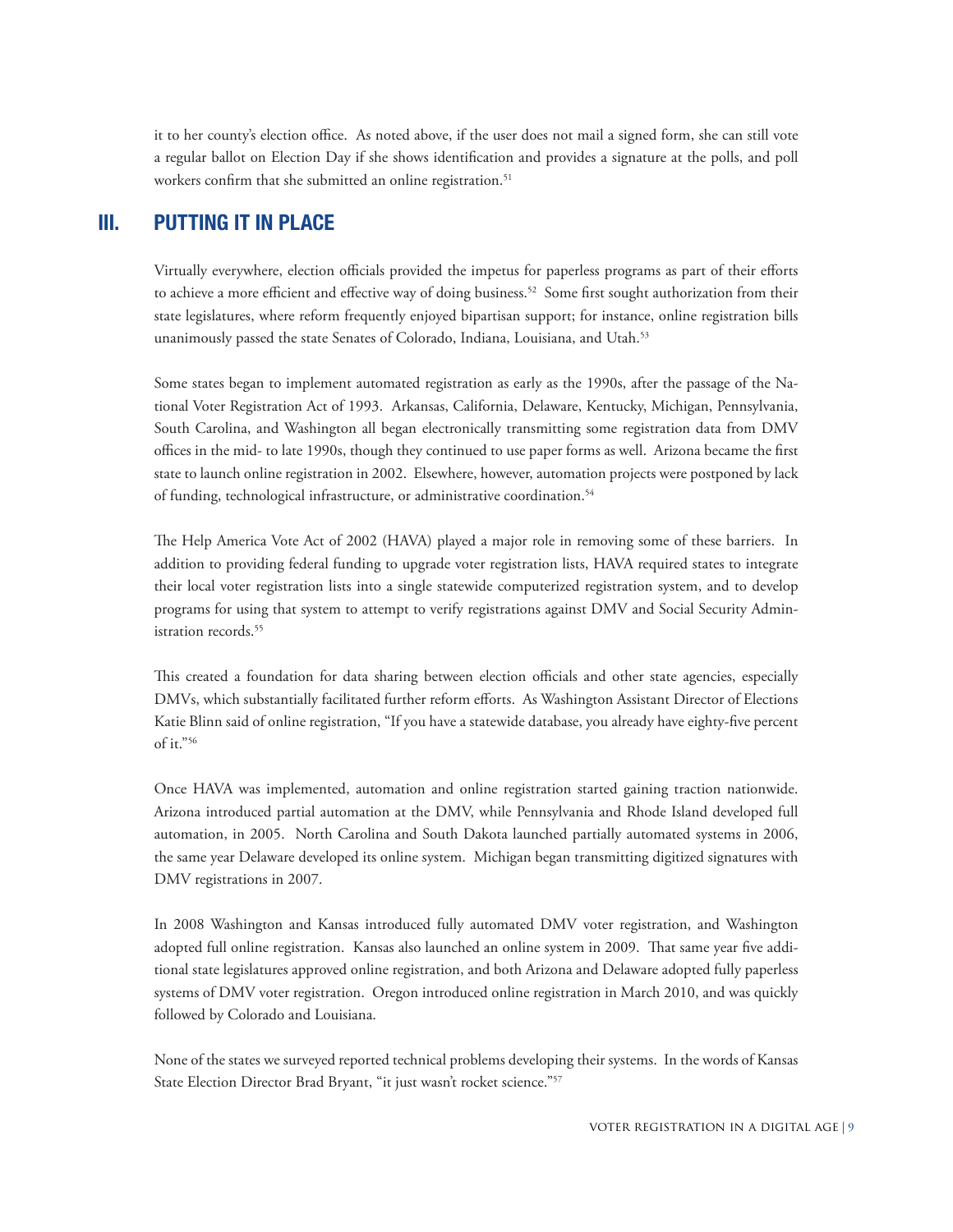#### **A. Development Time**

States have typically taken approximately one year to develop and implement paperless voter registration systems. North Carolina developed a partially automated registration system at the DMV in approximately one year, about the same time it took Delaware to build its online registration system, and to move from partial to full automation at the DMV.<sup>58</sup> South Dakota developed partial automation at the DMV over the space of twelve to eighteen months, while Kansas developed a fully automated system at the DMV in about a year and a half, and online registration in six to eight months.59 Oregon implemented online registration in approximately seven months.<sup>60</sup>

The development process was slightly more complicated in Arizona and Washington. Arizona developed an online portal in about six months, and automated registrations at the DMV in three to four months. But officials initially forwarded paperless registrations to county offices in PDF form.61 It was only after they implemented the new version of their statewide voter registration database in 2009 that most counties began accepting direct data transfers—though Maricopa County, by far the state's most populous county, had developed the capacity to receive these transfers as early as 2002.<sup>62</sup>



#### **Illustration 3: Growing Adoption of Paperless Registration**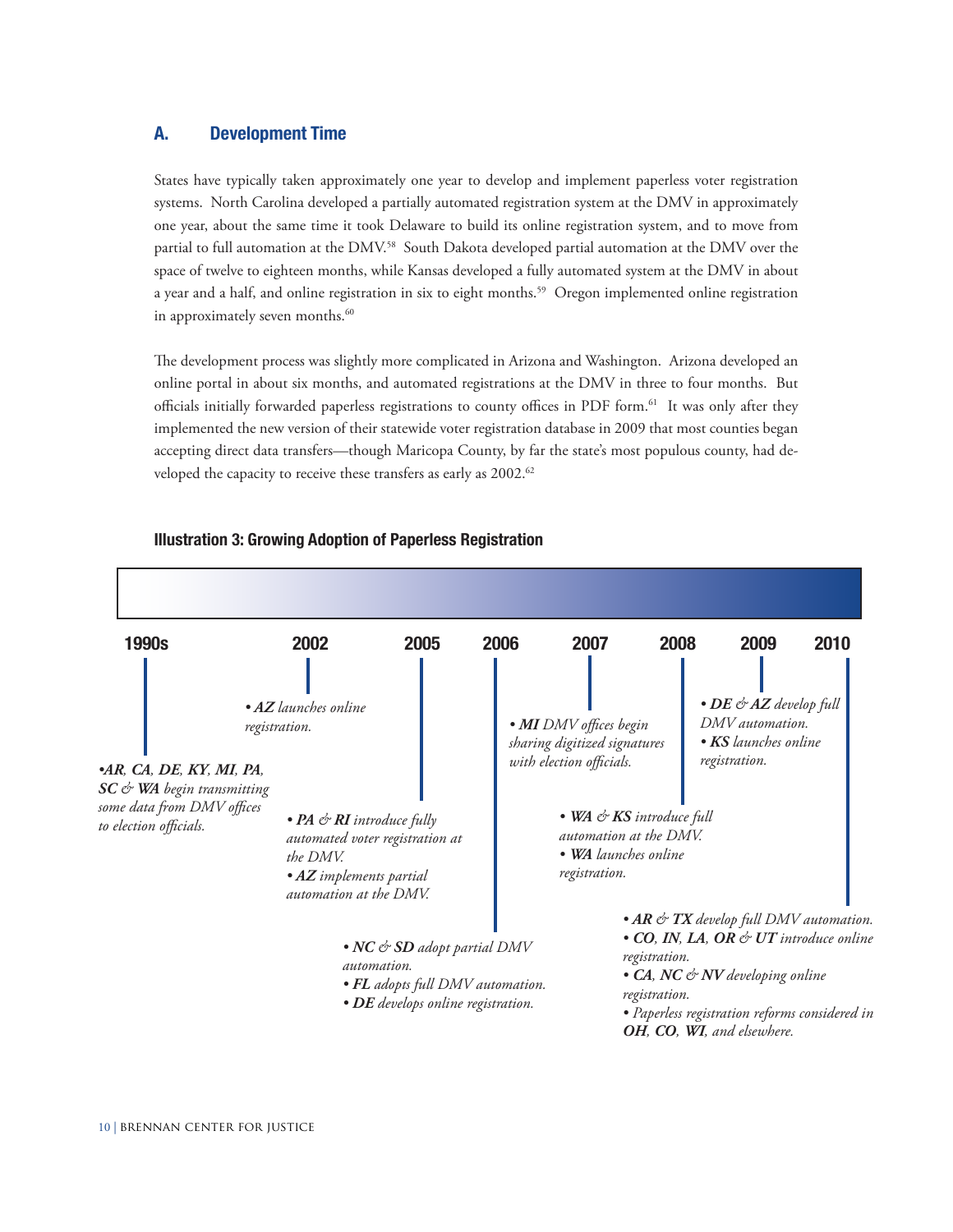Developing the capacity to make direct state-to-county transfers was also a separate project in Washington, which uses a "bottom-up" voter registration database system—one that links independent county databases, whereas most states have a single unified system. Washington officials spent about six to eight months developing the capacity to collect and process online and automated DMV registrations at the state level. Work on expanding the state-to-county transfer process began at the same time, but required several months of additional work.<sup>63</sup>

#### **B. Costs**

Start-up costs have typically been modest, though they have sometimes varied. It cost Arizona \$130,000 to develop both automated and online registration.<sup>64</sup> Election officials there benefited from favorable circumstances: they were able to build online voter registration into an existing DMV site, and then to build automated DMV voter registration into the online system.<sup>65</sup>

Costs were not much greater in other states. Washington spent approximately \$170,000 on state-level work to develop both automated and online registration and \$109,000 on county-level work, for a total of \$279,000.<sup>66</sup> Oregon spent about \$200,000 developing online voter registration.<sup>67</sup> And Kansas officials developed a fully paperless system using existing staff and infrastructure, without any separate appropriations or use of federal HAVA funds.<sup>68</sup>

Kansas was fortunate in that it was able to tie some of its work to HAVA implementation.<sup>69</sup> Rhode Island did as well when it adopted full automation, and spent a total of \$70,000 for separate work at DMV offices.<sup>70</sup> In South Dakota, partial DMV automation cost \$60,000.71

Two states—North Carolina and Delaware—pursued distinctive approaches to automation that involved significant hardware expenses. Delaware's system, which involves greater integration of DMV and voter databases, and special electronic signature pads at each DMV terminal, cost \$600,000 in federal HAVA funds.<sup>72</sup> North Carolina, which scans paper registration forms for electronic transmission, spent \$250,000 on hardware.73

Paperless programs have also proven inexpensive to maintain. In Arizona, where online and automated DMV registration account for over 70 percent of all registrations, officials estimate that these programs cost a total of at most \$125,000 annually for operation and upkeep.74 In contrast, a recent study by the Pew Center on the States found that in 2008, when Oregon's registration system was entirely paper-based, the state spent \$200,000 simply for printing voter registration forms, and another \$78,000 for providing voter registration at DMV offices.75 All told the state government spent \$2.3 million on voter registration in 2008; but the system's total cost, including data entry labor costs at the county level, was nearly \$9 million.76 And it is at the county level that officials have realized their greatest savings from paperless registration, as further detailed below.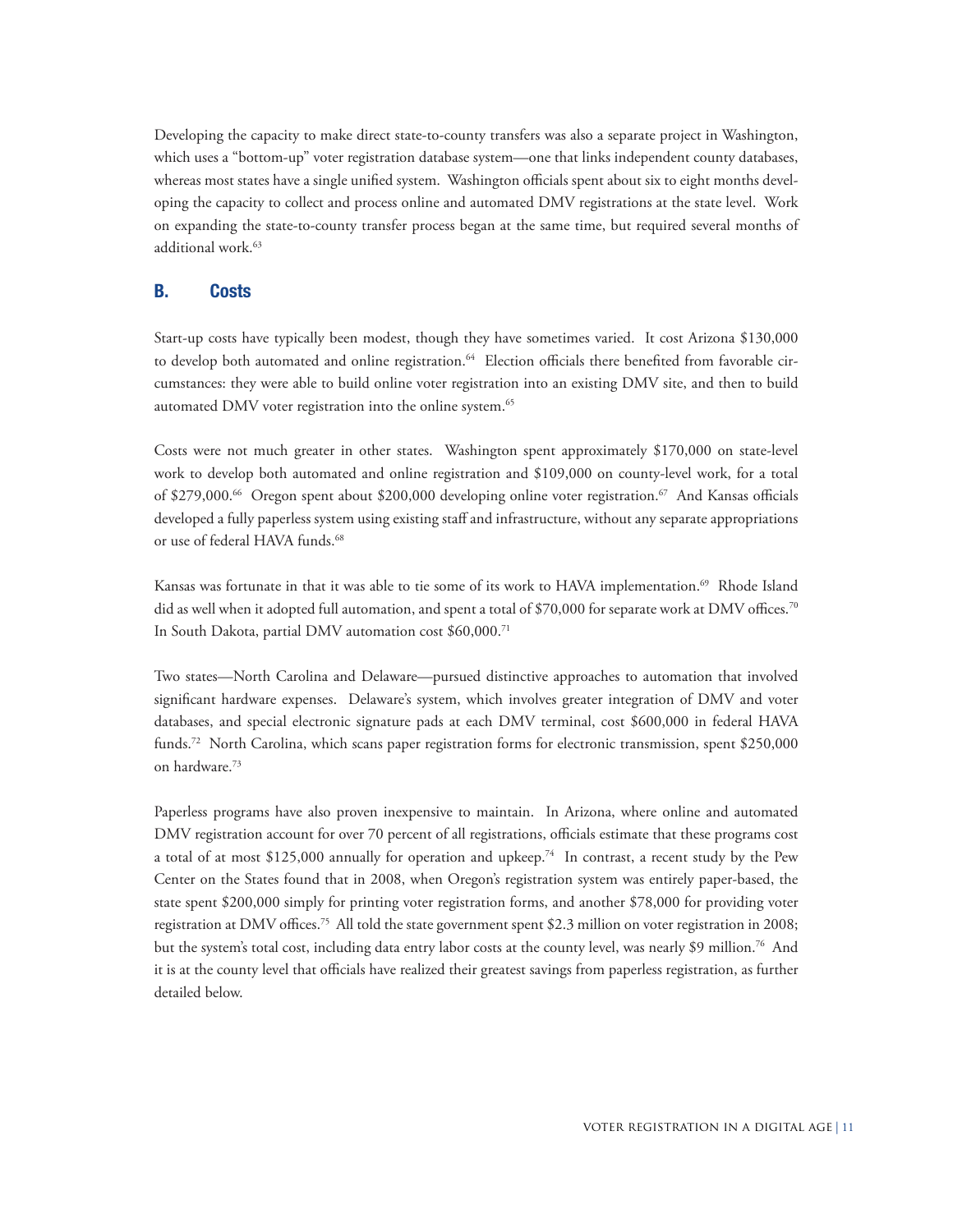# **iV. positive outcomes from paperless voter registration**

#### **A. Cost Efficiency**

Unlike paper applications, online and automated DMV voter registrations do not require data entry by election officials, are virtually never incomplete, are not marred by illegibility, and are at least partially verified before they reach election officials. In every state in which we conducted extended interviews, officials found the result to be a faster and more efficient registration process.

In Maricopa County, Arizona, election officials save 50¢ on data entry with every registration they receive electronically.77 County officials have realized further efficiencies by automating most of their review process, so that only the 10 percent of paperless registrations that cannot be automatically verified now requires manual review.78 This saves a further 30¢ on average; county officials estimate they spend an average of only 3¢ to process an electronic transaction compared to 83¢ for a paper form, thereby saving over \$370,000 in 2008.<sup>79</sup> And with the dramatically reduced cost of printing and handling paper forms, total savings were well over \$450,000.80



#### **Illustration 4: Savings Breakdown for Maricopa County, Arizona, in 2008**

In both Kansas and Washington, local election officials have similarly estimated that they can process electronic registrations in half the time or less than they can process a paper form.81 As a result, officials in four Washington counties reported in a recent study that they save "anywhere from \$.50 to \$2.00" on each registration they receive electronically; to put this in perspective, officials processed over 300,000 new online and DMV registrations in 2008.<sup>82</sup> The Washington Secretary of State's office in turn saved \$126,000 in 2008 due to online and automated DMV registration.<sup>83</sup> Full automation at the DMV has also allowed Delaware to eliminate five vacant positions in its state and county election offices, for an annual savings of \$200,000.<sup>84</sup>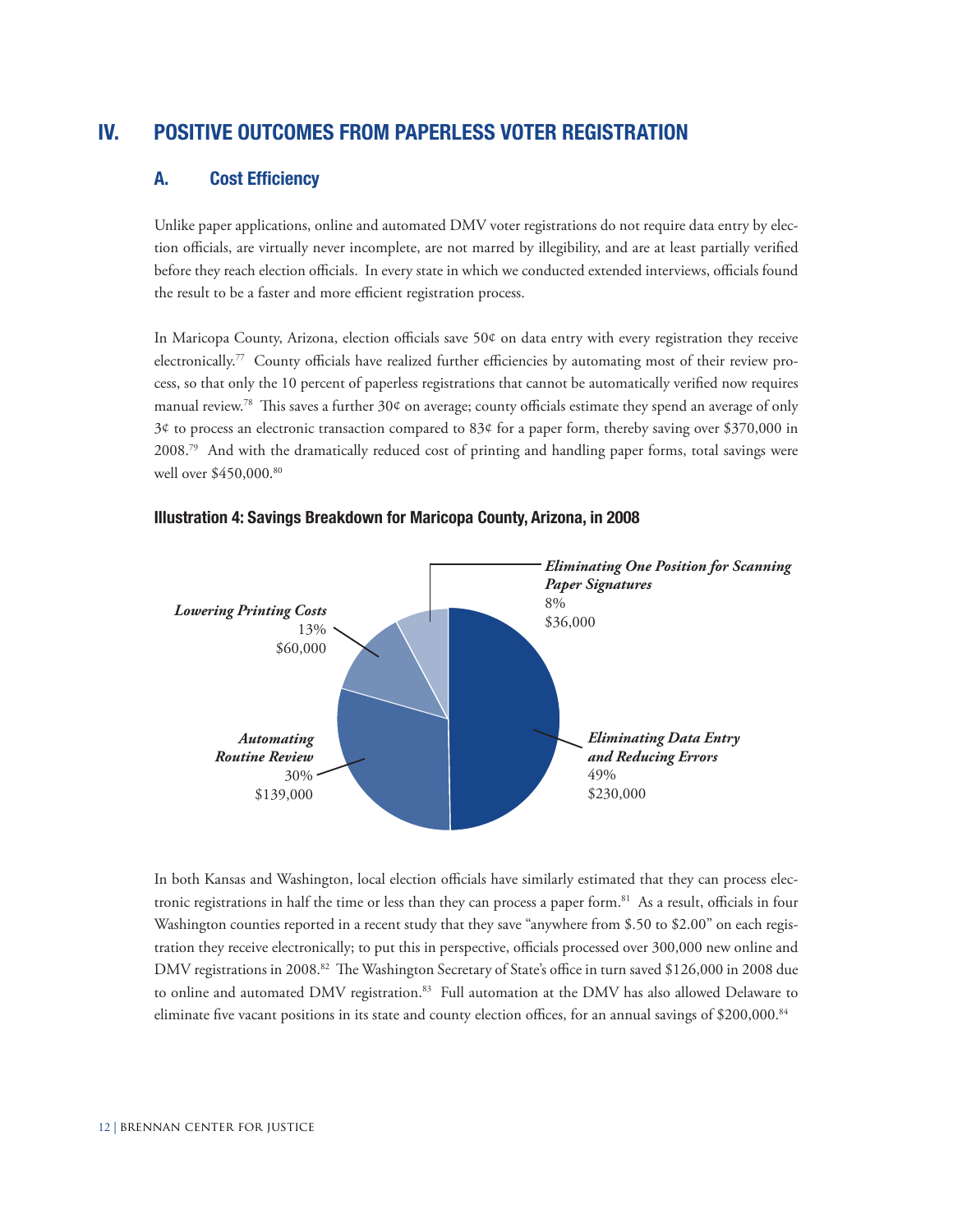#### **Illustration 5: Savings from Paperless Registration**

| <b>Jurisdiction</b>      | <b>Savings</b>                                                                |
|--------------------------|-------------------------------------------------------------------------------|
| Maricopa County, Arizona | Over \$450,000 in 2008                                                        |
| Delaware                 | Over \$200,000 in 2009, beyond prior<br>savings from partial automation       |
| Washington               | \$126,000 in 2008 in the Secretary of<br>State's office; more in the counties |

Election officials have not been the only beneficiaries. At DMV offices, automation has relieved officials of the burden—and the expense—of sorting, packaging, and mailing voter registration forms. In Delaware, DMV officials now spend an average of 30 seconds collecting voter registrations compared to 90 seconds in the past.<sup>85</sup>

Voters too save something: the price of a stamp. Trifling as that may seem, Washington Election Information Services Manager David Motz estimated that if everyone who used his state's online system in 2008 had mailed forms instead, the cost of the postage would have been nearly \$90,000.<sup>86</sup>

#### **B. Accuracy**

Election officials consistently reported electronic voter registrations to be less error-prone than paper forms.<sup>87</sup> Craig Stender, HAVA Program Manager for the Arizona Secretary of State, reports that his office received "far, far fewer calls" about registration problems in 2008 than it has in past presidential election years. And Chris Nelson, the Secretary of State of South Dakota, believes that automated DMV registration has helped reduce the number of provisional ballots cast in his state.<sup>88</sup>

A survey from Maricopa County helps put these reports in perspective. On August 17, 2009, county officials examined all applications then "on suspense," which they define as those with incomplete, inaccurate, or illegible information, and for which they were seeking further input.<sup>89</sup> They found that paper applications, which made up only 15.5 percent of all registrations they had received up to that time in 2009, accounted for over half of these "suspended" records—showing that paper-based forms are as much as five times more likely to introduce errors into the registration process, as compared to paperless registration.<sup>90</sup>

Paperless registration also helps to keep the voter rolls more accurate by making it easier for voters to update their information. Currently voters often do not update their registration records promptly, or at all, and this is a source of endless complication. Election officials must routinely engage in voter roll purges and other efforts to clear outdated "deadwood" from their lists, a time-consuming process that often risks wrongly disenfranchising voters.<sup>91</sup> Old information also leads to greater use of provisional ballots, which can become a flashpoint for controversy and litigation.<sup>92</sup>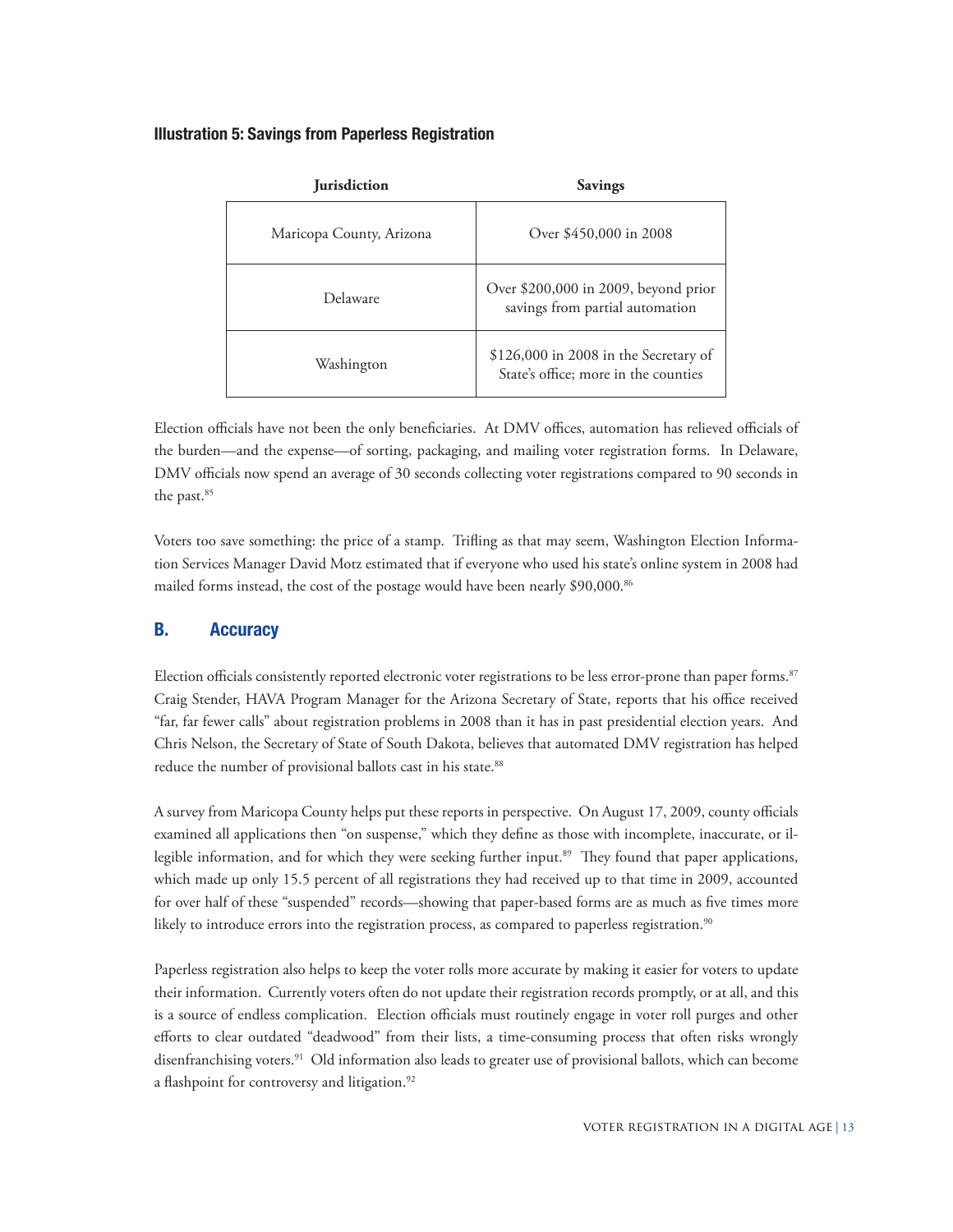

#### **Illustration 6: Disproportionate Error Rates: Paper Registrations in Maricopa County, Arizona, August 2009**

#### **C. Reliability**

The state officials we interviewed have found their paperless voter registration systems to be highly reliable. None reported any security problems, or any significant technical problems, with automation at the DMV.<sup>93</sup> And there were almost no detected instances in which a paperless registration keyed in at the DMV failed to reach local election officials.<sup>94</sup> To the contrary, officials in three states noted that DMV offices now send fewer applications to the wrong county office.<sup>95</sup> And several officials reported that automation has reduced the number of people who try to vote on Election Day but are informed that their names are not on the voter rolls and thus that they cannot cast a regular ballot, despite claims that they registered to vote at the DMV.96

There were similarly no discovered data transfer or security problems with online registration, and only two instances in which an online portal was unexpectedly placed out of service for more than a few hours.<sup>97</sup> Washington's change-of-address program was down for eight weeks in the early summer of 2008, after work to update the program inadvertently destabilized it; according to Voting System Specialist Patty Murphy, officials could not immediately address the issue because of other election-year priorities.98 Also in 2008, Arizona's online portal was unavailable for part of the day before a registration deadline due to problems in a third party network at the DMV that day, though over 16,000 people were still able to use the online system once service was restored.99

Technical difficulties simply did not emerge as a source of concern in our interviews; instead, officials repeatedly observed how paperless procedures ensure that registrations reach county officials in a timely and regular fashion. Moreover, paperless transactions leave a data trail that election officials can trace if the need arises, such as when voters claim that a submission was lost, or when officials must verify a person's eligibility to have their provisional ballot counted.<sup>100</sup>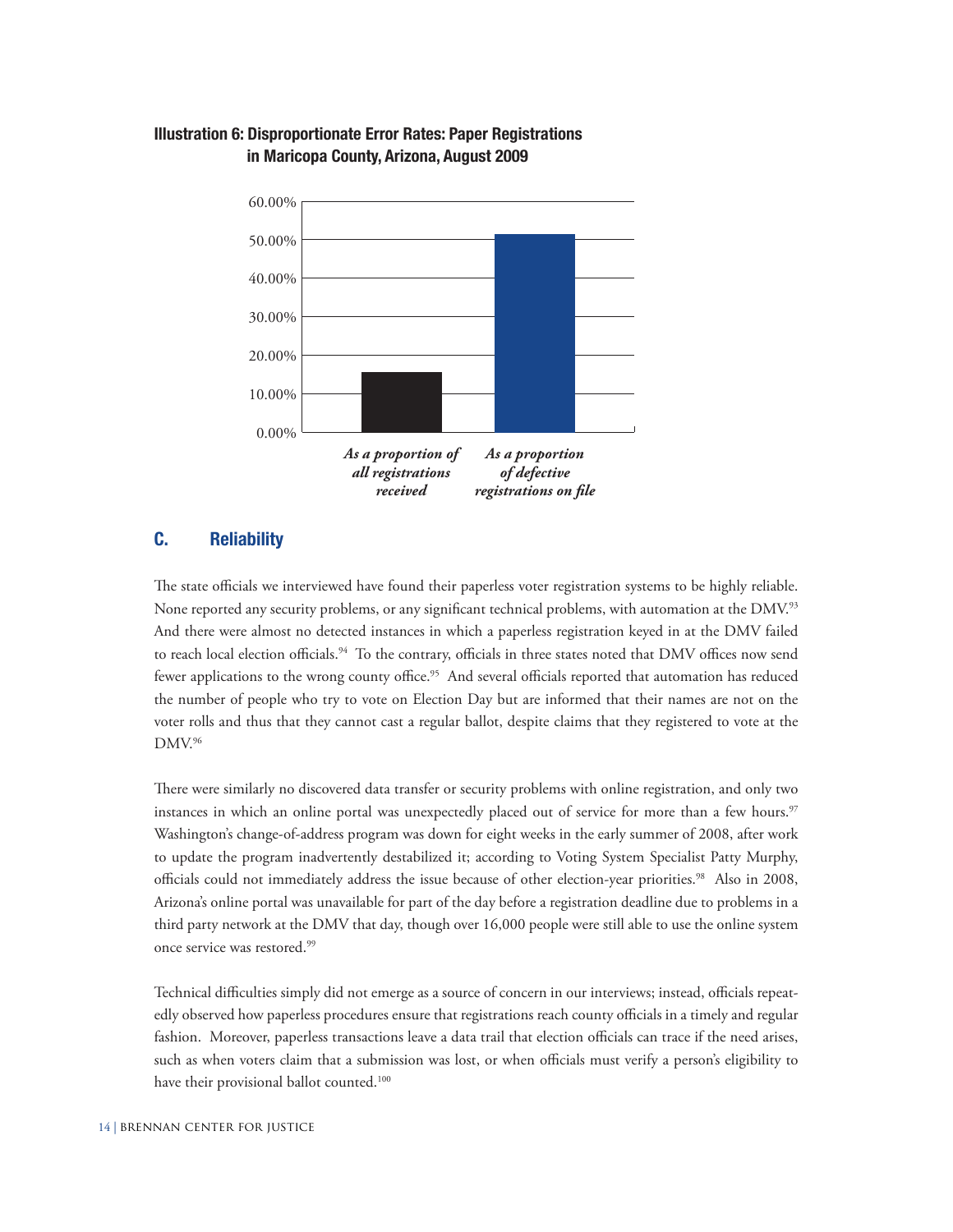#### **D. Effects on Voter Registration**

#### *1. Automated Voter Registration at DMVs*

Four of the seven states we examined with full automation have reported striking growth in the number of voter registration transactions they receive from the DMV. In Washington and Kansas, which fully automated their systems in 2008, the number of DMV registrations received in 2009 was nearly double that of 2007.101 Rhode Island recorded even larger growth: it automated in August 2005, and recorded a total of 10,870 DMV registrations that year compared to 26,043 registrations in 2006.102 In Arizona, at least 9.8 percent of the citizen voting-age population registered or made updates through the DMV in 2007-2008, compared to 5.1 percent in 1999-2000, before the system was automated.<sup>103</sup>

Three states—Florida, Delaware, and Pennsylvania—have shown little growth since automating. Our knowledge of Florida's system is limited. But it is notable that both Delaware and Pennsylvania partially automated their DMV systems in the 1990s, and are two of the three states with

**Four of the seven states we examined with full automation have reported striking growth in the number of voter registration transactions they receive from the DMV.** 

the highest rates of DMV registration in the country. The third is Michigan, which boasts one of the oldest "motor voter" programs in the nation, and which also began making data transfers in the 1990s.<sup>104</sup>

South Dakota, which, of all the states we examined, recorded the lowest rate of DMV registration before adopting partial automation, has seen the highest growth since. Its reported DMV registrations grew in number from 5,670 in 2003-04 to 39,371 in 2007-08, figures equal to 0.84 percent and 6.85 percent of the state's voting-age citizen population, respectively.<sup>105</sup> This is a growth of seven or eight-fold, depending on the measure.

It should be noted that automation creates a system that is not only more reliable, but also more reliably understood. Whereas paper forms might be incorrectly tallied and reported, most officials can easily track the exact number of electronic forms they receive. Thus, some increases in a state's reported numbers might simply reflect more accurate reporting. The effect of this correction should not be exaggerated, however. Washington, where the Secretary of State's office received electronic transfers and centrally tracked DMV registration numbers both before and after full automation, is also among the states that have recorded large increases.106

Washington is noteworthy for another reason as well. Both there and in Rhode Island, DMV officials had already expedited the voter registration process prior to full automation by printing pre-populated forms for interested customers.107 Yet registration rates still increased significantly in both states after they removed paper from the process entirely.<sup>108</sup>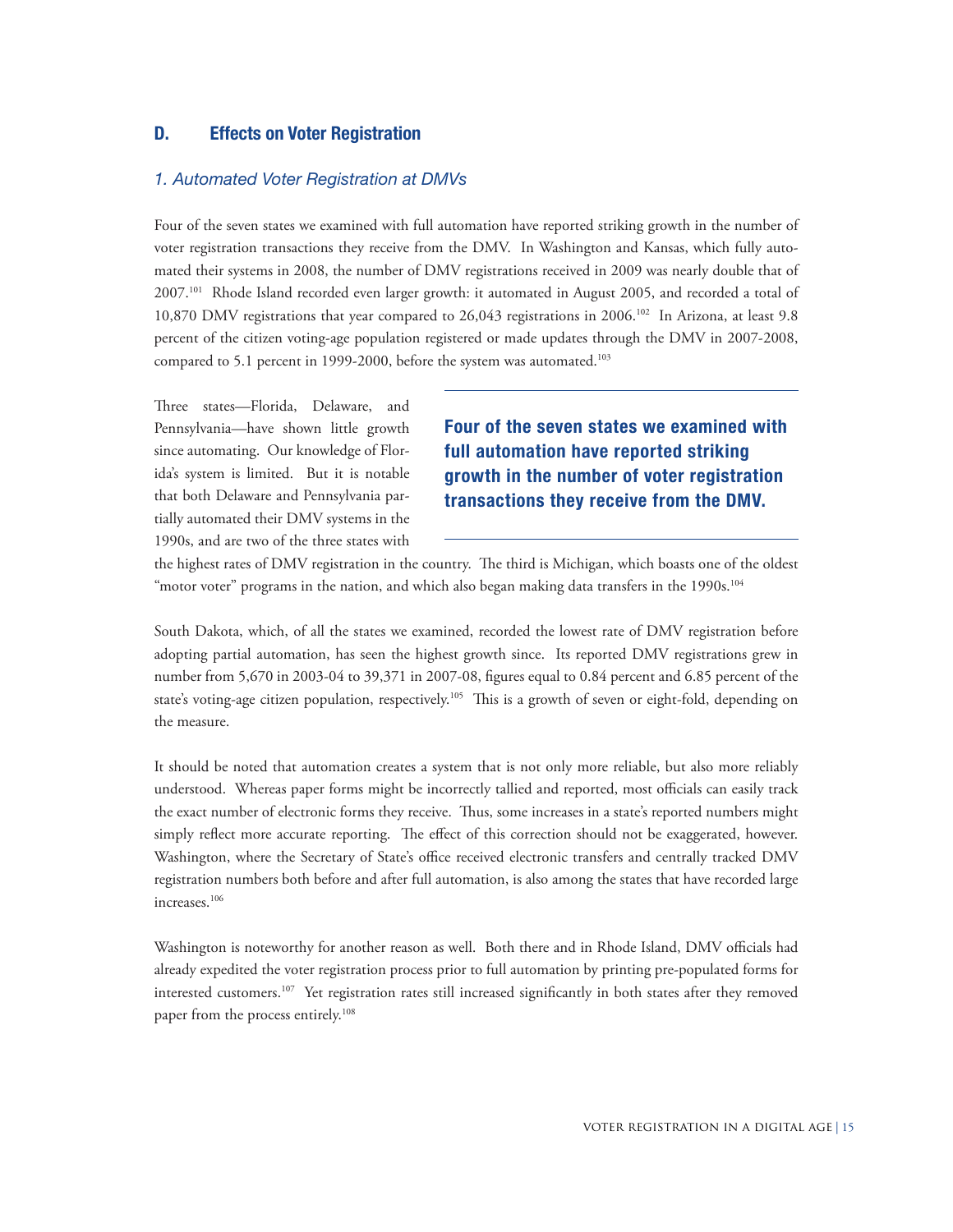#### **Illustration 7: DMV Registration Rates Before and After Automation**

The charts below illustrate the proportion of voter registrations that states received from their DMV offices before and after adopting automation, either in full or in part. Some of these states differ dramatically in both the absolute size of their population and in their rate of growth. In order to best illustrate relative shifts in the importance of DMV as a source of voter registrations, we present DMV voter registrations received each year as a percentage of a state's total population of voting-age citizens.



0.00% 2.00% 4.00% 6.00% 2007 2009 **Kansas**<sup>110</sup>

Arizona adopted online voter registration in 2002, followed by partial automation at its DMVs in 2005 and full automation 2009-10. By 2008, even as record numbers of voters were registering online, the proportion who registered at the DMV was still more than double what it had been eight years earlier.

DMV offices in Kansas provided visitors with blank voter registration forms until August 2008, when they adopted a fully paperless system.



Michigan has been offering voter registration in its DMV offices for over 30 years. Local election officials began receiving this data electronically in 1998, and started receiving digitized signatures in 2007.





In 2006 North Carolina introduced a partially automated voter registration system at DMVs, where visitors sign pre-populated registrations forms that are scanned and forwarded to election official electronically.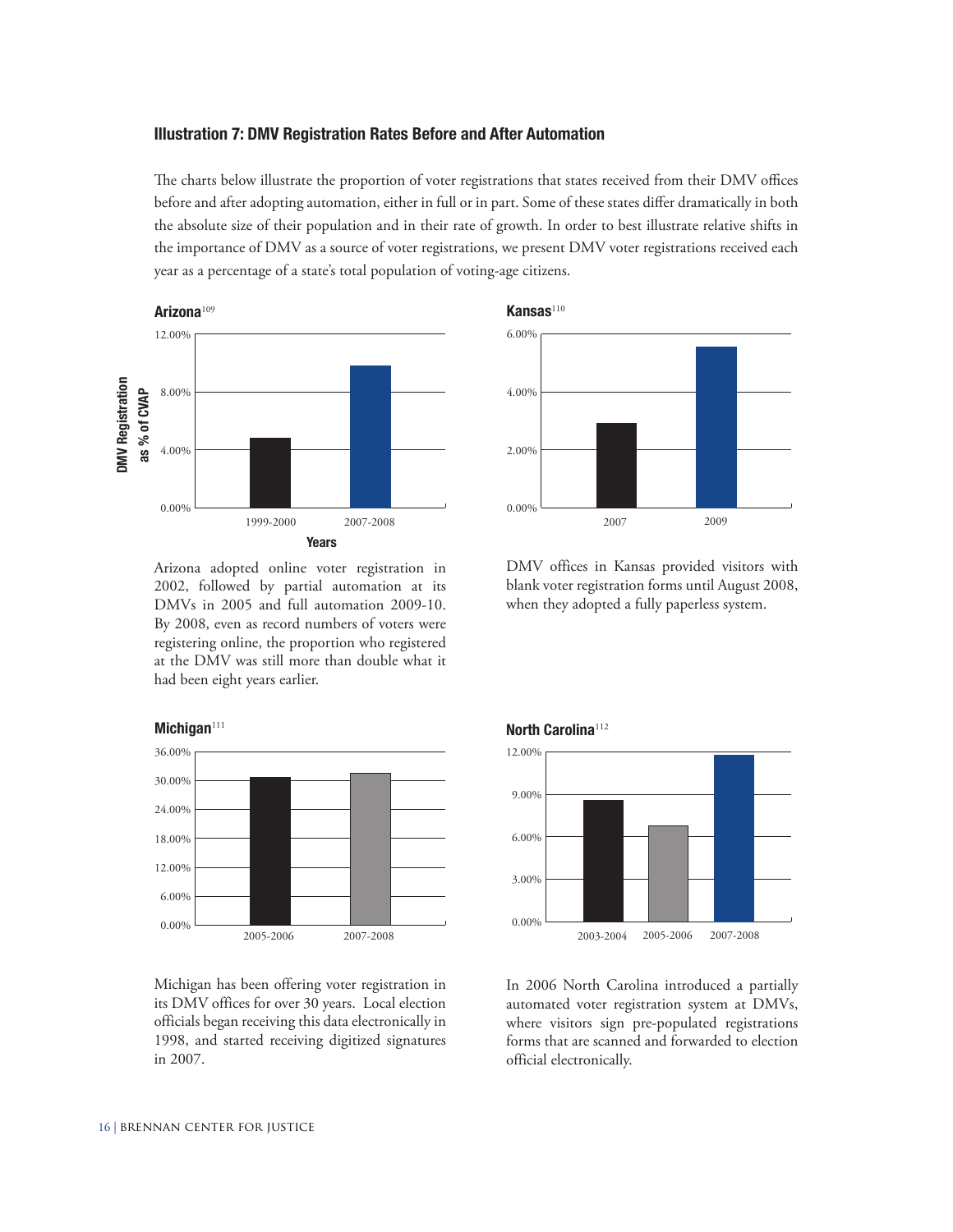

Pennsylvania<sup>113</sup>

Pennsylvania has operated a paperless registration system at DMV offices since 1995. Some counties fully automated the system in 2003, and all did so in 2005.

#### **Rhode Island**<sup>114</sup>



Rhode Island replaced the use of pre-populated voter registration forms at the DMV with full automation in August 2005. Figures for 2004 are not available.



South Dakota's DMV offices partially automated voter registration in January 2006. The jump in registrations is even greater than appears here, because the 2007-08 numbers are incomplete.



DMVs in Washington adopted a fully paperless automated system in 2008.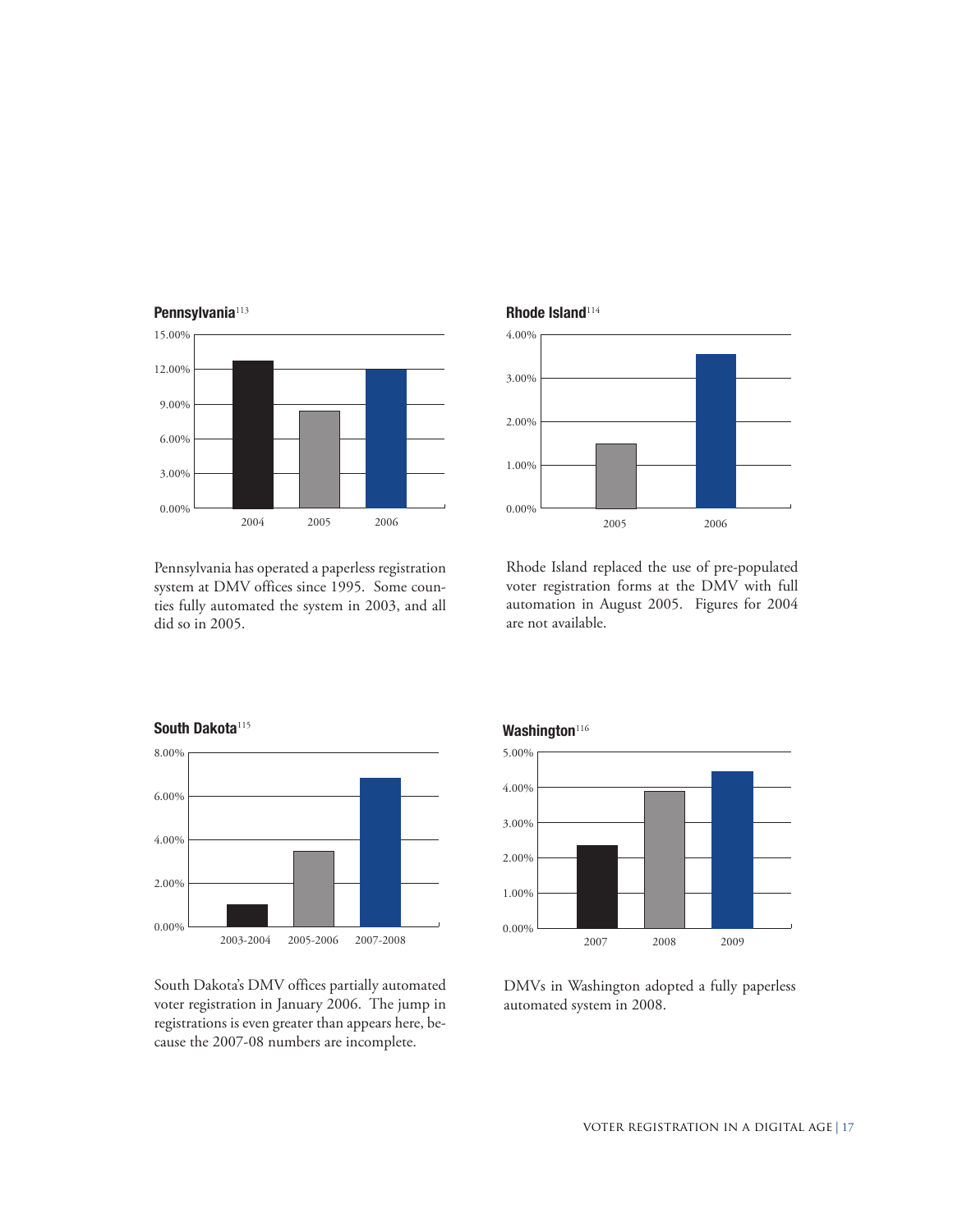#### *2. Online Voter Registration*

Voters quickly embraced online voter registration in both Arizona and Washington, where online systems accounted for approximately 25 percent of all registrations in their first year.117 Use of Arizona's online system has increased over time, reaching 39 percent of all registrations in 2008.<sup>118</sup> And interest continues to grow: in April, Project Vote announced that it will soon release an application allowing people to make submissions to online registration portals using smart phones and other mobile devices.<sup>119</sup>

Kansas introduced its online voter registration system less than a year ago, in the middle of a year with no regular elections, and to date its online portal has drawn few users.120 Use of the online system has also been relatively low in Delaware, although it jumped significantly in 2008.121 In Oregon, where midterm elections

**Younger adults particularly favor online registration. 18-24 year olds, who register to vote at substantially lower rates than older groups, accounted for nearly a third of all online transactions in Washington in 2008.**

are on the horizon, the new online portal drew nearly 1100 submissions in its first week.122

Overall, a recent academic study sponsored by the Pew Center on the States found that residents of Arizona and Washington hold a highly favorable view of online registration—especially if they have personally used it.<sup>123</sup> In Washing-

ton, where polling was conducted during the online system's first year, nearly 70 percent of people who had used the system reported that it was "very easy" to do so.<sup>124</sup> And a full 95 percent agreed with the statement, "if I had a son or daughter turning 18, I would encourage them to register to vote online."125

Indeed, younger adults particularly favor online registration. Citizens aged 18-34, a group that accounts for 25 percent of registered voters nationwide, have submitted 36 percent of all online registration updates in Maricopa County, Arizona.126 More striking still, 18-24 year-olds, who register to vote at substantially lower rates than older groups, accounted for nearly a third of all online transactions in Washington in 2008.<sup>127</sup> While it is difficult to disaggregate the impact of any single influence on total registration rates, this may help explain a steady rise in registration among 18-24 year-old- Arizonans, from 28.7 percent in 2000 to 47.8 percent in 2004, and 52.7 percent in 2008.<sup>128</sup>

In Arizona, polling for the Pew-sponsored study also indicates that minorities are particularly likely to use online registration.129 Researchers also found that neither of the two major parties enjoyed a marked advantage from online registration, a finding which is further supported by data from Maricopa County.<sup>130</sup>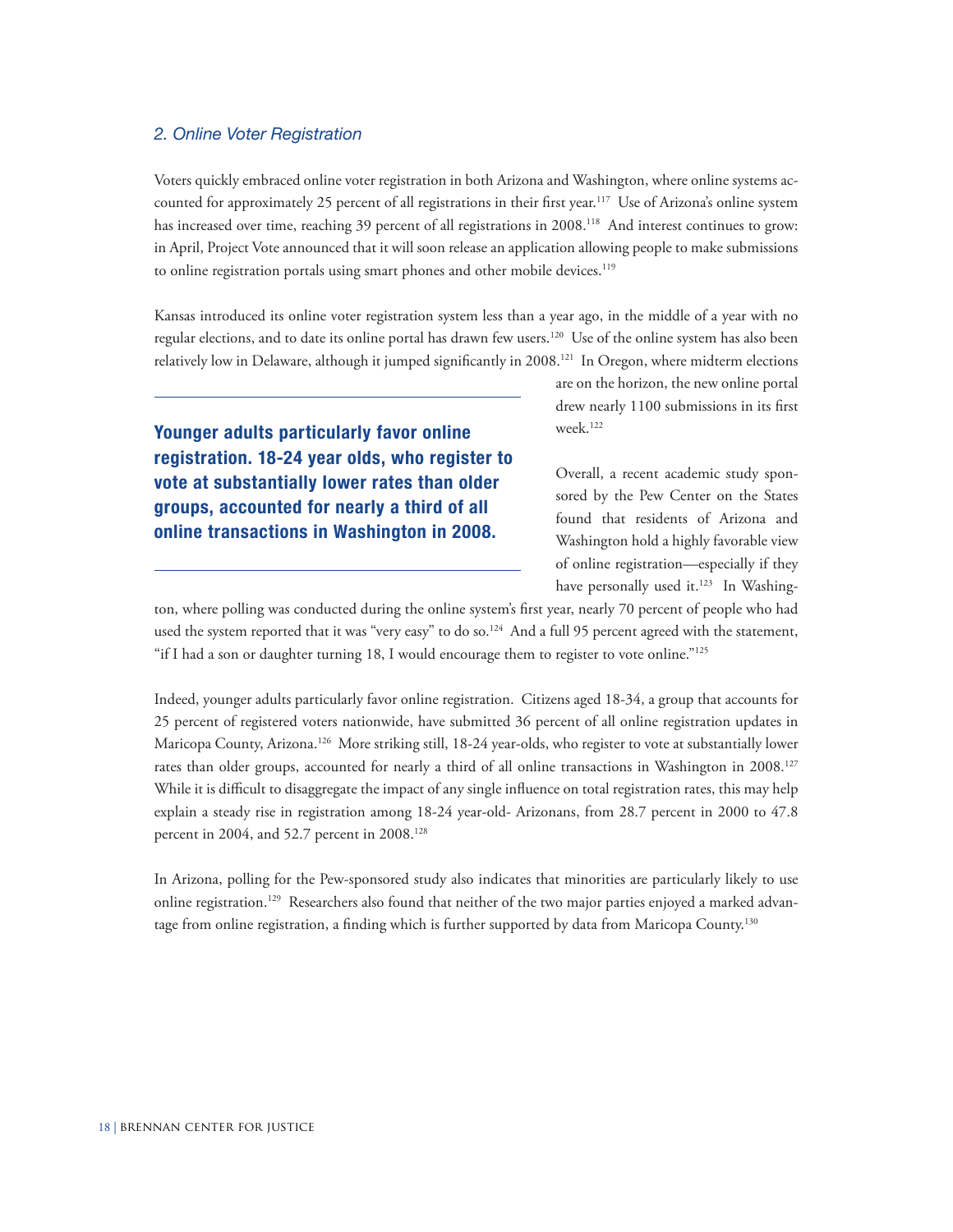

#### **Illustration 8: Growing Use of Paperless Registration in Arizona**<sup>131</sup>

# **V. conclusion**

Paperless registration has spread rapidly over the past few years. In states across the country, and with little fanfare, government officials and policy makers have identified a better way to serve the public and acted together to pursue it. The results have been uniformly positive in a wide range of different states—large and small, red and blue—with different infrastructures. And they indicate that automated systems in all voter registration agencies nationwide and broadly accessible online voter registration will save money, increase the accuracy of voter rolls, and reduce barriers to voting.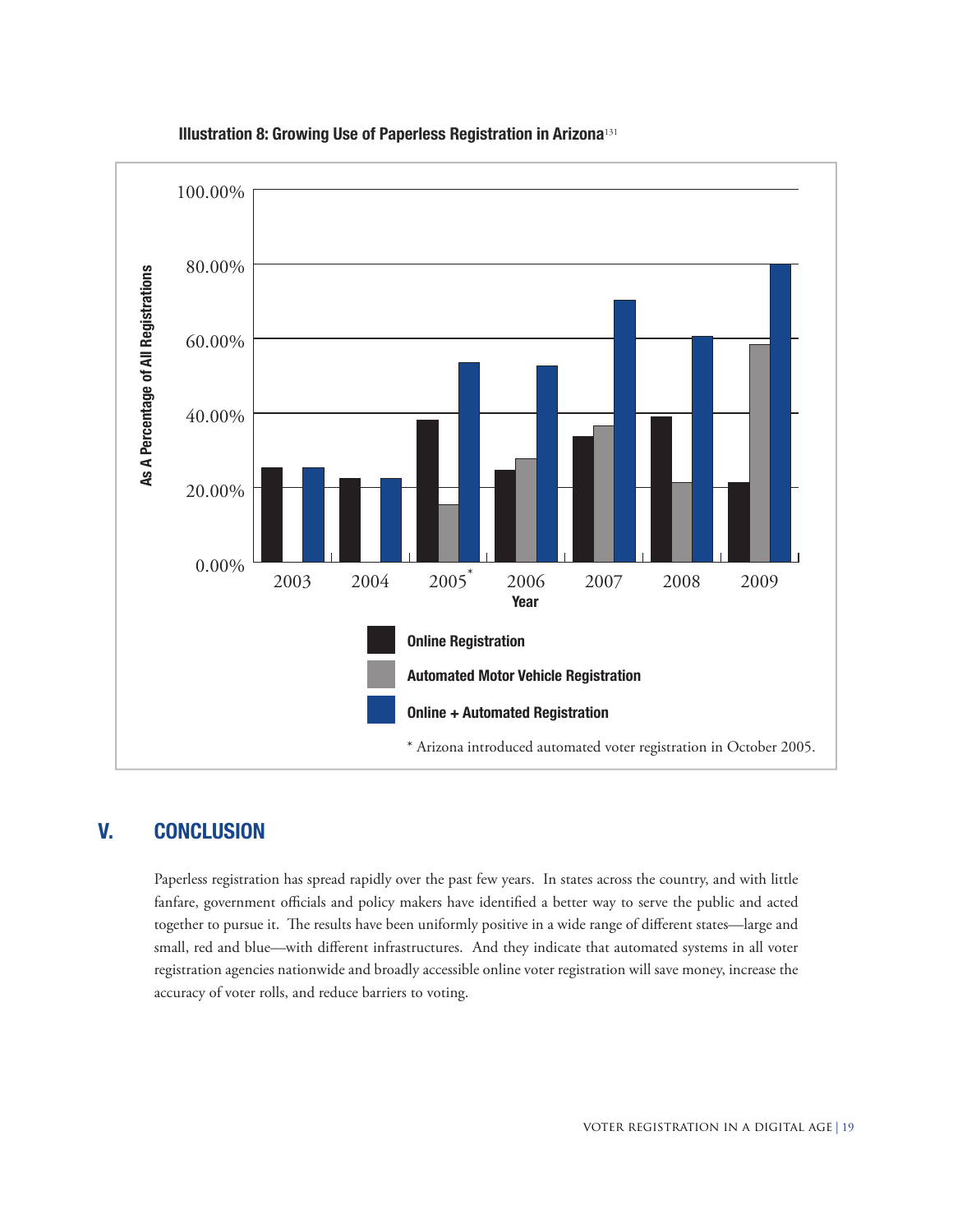# **Endnotes**

- 1 For the sake of brevity, we use "registration" to refer to both new registration applications and updates to existing registrations unless otherwise noted.
- 2 U.S. Election Assistance Comm'n., The Impact of the National Voter Registration Act of 1993 on the Administration of Elections for Federal Office 2007-2008: A Report to the 111th Congress 6 (2009) [hereinafter 2007-08 NVRA Report], *available at* http://www.eac.gov/program-areas/research-resources-andreports/completed-research-and-reports/program-areas/research-resources-and-reports/copy\_of\_docs/nvra-report-final\_congress.pdf/attachment\_download/file.
- 3 R. Michael Alvarez et al., 2008 Survey of the Performance of American Elections Final Report: Executive Summary 5 (2009), *available at* http://www.vote.caltech.edu/drupal/files/report/2008%20Survey%20 of%20the%20Performance%20of%20American%20Elections%20Executive%20Summary.pdf.Based on the results of this and other research, co-author Stephen Ansolabehere further estimates that registration and authentication problems discouraged an additional 2 to 4 million additional people from attempting to vote at all. *See Voter Registration: Assessing Current Problems: Hearing Before the H. Comm. on Rules & Admin.*, 111th Cong. 10 (Mar. 11, 2009) (testimony of Stephen Ansolabehere, Prof., Harvard Univ.), *available at* http://rules.senate. gov/public/?a=Files.Serve&File\_id=9756364e-0cd6-4322-bd34-65257213eeba.
- 4 *See, e.g.,* Jennifer S. Rosenberg with Margaret Chen, Expanding Democracy: Voter Registration Around the World (Brennan Center for Justice 2009), *available at* http://www.brennancenter.org/content/ resource/expanding\_democracy\_voter\_registration\_around\_the\_world.
- 5 States apply a variety of names to their motor vehicles administration offices. We use the acronym for the most common name, Department (or Division) of Motor Vehicles, for general reference.
- 6 Indiana and Utah will both introduce online registration in 2010, and North Carolina and Nevada may do so as well. California expects to launch an online system in 2012. Ind. Pub. L. 120-2009 (H.E.A. 1346); Telephone Interview with Mark Thomas, Office Admin., Utah Lt. Gov. (Feb. 25, 2010); Telephone Interview with Deborah Paschal, Deputy for Legis. Affairs, Cal. Sec'y of State (Oct. 19, 2009); E-mail from Matt Griffin, Deputy for Elections, Nev. Sec'y of State, to Nhu-Y Ngo, Research Assoc., Brennan Ctr. for Justice (Feb. 11, 2010).
- 7 *See, e.g.*, Voter Registration Modernization Act, H.R. 1719, 111th Cong. (2009) (Rep. Lofgren) (online registration); Responsible Online Voter Registration Empowerment Act, H.R. 4449, 111<sup>th</sup> Cong (Rep. McCarthy) (online registration); Editorial, *The Right Way to Register Voters*, N.Y. Times, July 23, 2009 (noting that Senator Schumer is working on a national voter registration bill).
- 8 *See* 42 U.S.C. §1973gg-3(a), 5(a) (2008).
- 9 Interview with Elaine Manlove, Del. State Election Comm'r; Howard Sholl, Deputy Admin. Dir., Dep't of Elections, New Castle County; and Christopher Ramos, Programmer, Office of the State Election Comm'r, in Wilmington, Del. (Dec. 14, 2009) [hereinafter Elaine Manlove et al.].
- 10 *See* H.B. 260, 128th Gen. Assemb., Reg. Sess. (Oh. 2009); DISTRICT OF COLUMBIA BOARD OF ELECTIONS AND Ethics, Study of the Feasibility of Implementing Automatic Voter Registration in the District of Columbia (Apr. 2010); Governor's Comm'n on Strengthening Democracy, Final Report (Dec. 2009), *available at* http://www.strengthendemocracy.org.
- 11 Telephone Interview with Janet Ruggiero, Dir. of Elections, R.I. Sec'y of State (Mar. 9, 2010).
- 12 Washington does not record party preference. Telephone Interview with Michael Bethany, Info. Tech. Specialist, Wash. Dep't of Licensing (Dec. 23, 2009).
- 13 This is the express policy in Kansas and Washington. E-mail from Brad Bryant, State Election Dir., Kan Sec'y of State (Apr. 12, 2010); Wash. Dep't of Licensing, Licensing Service Representatives Manual § 6.25(II) (B)(3) (on file with the Brennan Center). The same may also be true of Florida: Tameka Byer of Leon County does not recall her office receiving any applications from the DMV indicating the visitor had answered 'no' to an eligibility question. Telephone Interview with Tameka Byer, Election Records Manager, Leon County Supervisor of Elections Office (Apr. 14, 2010).
- 14 Telephone Interview with Janet Ruggiero, Dir. of Elections, R.I. Sec'y of State (Feb. 23, 2010); Elaine Manlove et al., *supra* note 9.
- 15 Elaine Manlove et al., *supra* note 9.
- 16 *Id*.; Telephone Interview with Brad Bryant, State Election Dir., Kan. Sec'y of State (Jan. 28, 2010). DMV em-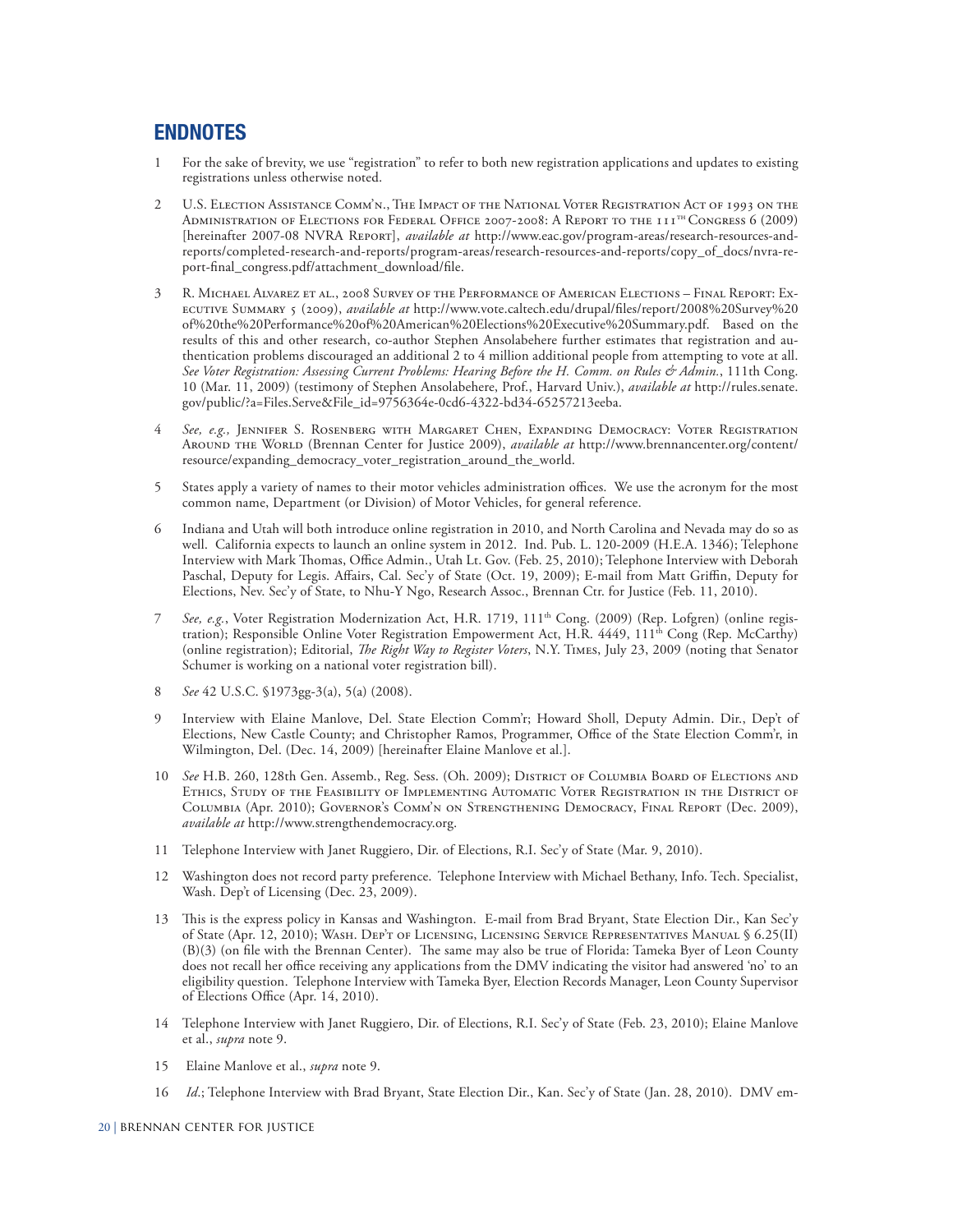ployees in Kansas ask customers whether they are registered to vote before beginning interviews, while interviewers in Delaware are informed of a customer's registration status by their computer programs, which automatically search the state's registration database.

- 17 Telephone Interview with Janet Ruggiero, Dir. of Elections, R.I. Sec'y of State (Mar. 24, 2010); Wash. Dep't of Licensing, Licensing Service Representatives Manual § 6.25(II) (on file with the Brennan Center).
- 18 Telephone Interview with Craig Stender, HAVA Project Manager, Ariz. Sec'y of State (Dec. 21, 2009).
- 19 Telephone Interview with Lindsey Hock, Voter Registr. Div. Chief, Pa. Dep't of State (Dec. 23, 2009).
- 20 In Pennsylvania, voter registration transactions will terminate if a visitor answers no to a question about her eligibility. E-mail from Lindsey Hock, Voter Registr. Div. Chief, Pa. Dep't of State (Apr. 13, 2010). In Arizona, customers indicate their desire to register by checking a box next to a statement that reads, "Are you a United States citizen who wishes to register to vote or update your existing voter registration?" Text at the bottom also states that, by signing the form, a person who has checked yes for voter registration is certifying her eligibility to register. Ariz. Dep't of Transp. Motor Vehicles Div., Driver License / Identification Card Application, *available at* http://mvd.azdot.gov/mvd/formsandpub/viewPDF.asp?lngProductKey=1238&lngFormInfoKey=1238.
- 21 We were not able to determine the precise means of transmission in Florida.
- 22 Each of these states makes nightly transfers except Pennsylvania, which transmits DMV registrations several times a week. Telephone Interview with Larry Boyle, Deputy Chief Counsel; David Burgess, Deputy Sec'y for Planning; Lindsey Hock, Voter Registr. Div. Chief; & Jonathan Marks, Statewide Unif. Registry of Electors Div. Chief, Pa. Dep't of State (Jan. 28, 2010) [hereinafter Lindsey Hock et al.].
- 23 Telephone Interview with Janet Ruggiero, *supra* note 14.
- 24 Elaine Manlove et al., *supra* note 9. For a broad overview of the Delaware DMV's network architecture, see for example Del. Dep't of Transp., Request for Information: DMV Systems Modernization 12 (2010), *available at* http://deldot.gov/information/business/proservs/pdf/rfi\_1.pdf?012410151052.
- 25 Telephone Interview with Janet Ruggiero, *supra* note 14.
- 26 Telephone Interview with Katie Blinn. Ass't Dir. of Elections, Randy Newton, Voter Registr. Database Support & Patty Murphy, Voting Systems Specialist, Wash. Sec'y of State (Dec. 29, 2009) [hereinafter Katie Blinn et al.]. County officials run an in-county duplicate check before they accept a registration, and a statewide check occurs afterward. Telephone Interview with Mike Rooney, Elections Supervisor & Dave Heinemann, Election Clerk, Pierce County Auditor's Office (Jan. 6, 2010).
- 27 Telephone Interview with Tammy Patrick, Federal Compliance Officer, Maricopa County Elections Dep't (Dec. 29, 2009).
- 28 In turn, DMVs are required to facilitate matching searches against the Social Security Administration's database. 42 U.S.C. §§ 15483(a)(5)(A), (B) (2008).
- 29 Telephone Interview with Craig Stender, *supra* note 18; Telephone Interview with Tameka Byer, Election Records Manager, Leon County Supervisor of Elections Office, Fla. (Jan. 6, 2010); Lindsey Hock et al, *supra* note 22; Telephone Interview with Mike Rooney & Dave Heinemann, *supra* note 26.
- 30 Elaine Manlove et al., *supra* note 9; E-mail from Brad Bryant, State Election Dir., Kan. Sec'y of State (Jan. 28, 2010); Telephone Interview with Janet Ruggiero, *supra* note 14.
- 31 E-mail from Ann McGeehan, Dir. of Elections, Tex. Sec'y of State, to Nhu-Y Ngo, Research Assoc., Brennan Ctr. for Justice (Feb 2, 2010). Telephone Interview with Ann McGeehan (March 30, 2010). The Texas DMV began transmitting registration data electronically about ten years ago, but until now has also continued to use pre-printed registration forms.
- 32 Telephone Interview with Fletcher Allen, Programmer Analyst, Elections Div., Ark. Sec'y of State (March 1, 2010). According to Mr. Allen, the state expects to introduce automated data transfers in June or July.
- 33 For example, the Ohio legislature is currently considering a bill, passed by the state House, to require automatic registration at a wide array of government offices; automatic DMV registration bills were considered this year in Minnesota and Wisconsin; and panels recommended widespread automatic registration in Utah and the District of Columbia. *See* H.B. 260 (Oh. 2009), *supra* note 10; H.F. 1053/S.F. 0660, 2009 Leg., Reg. Sess. (Mn. 2009); A.B. 895/S.B. 640, 2010 Leg., Reg. Sess. (Wi. 2010); Governor's Comm'n on Strengthening Democracy, *supra* note 10; District of Columbia Board of Elections, *supra* note 10. A number of state election officials are taking steps toward automation without new legislation.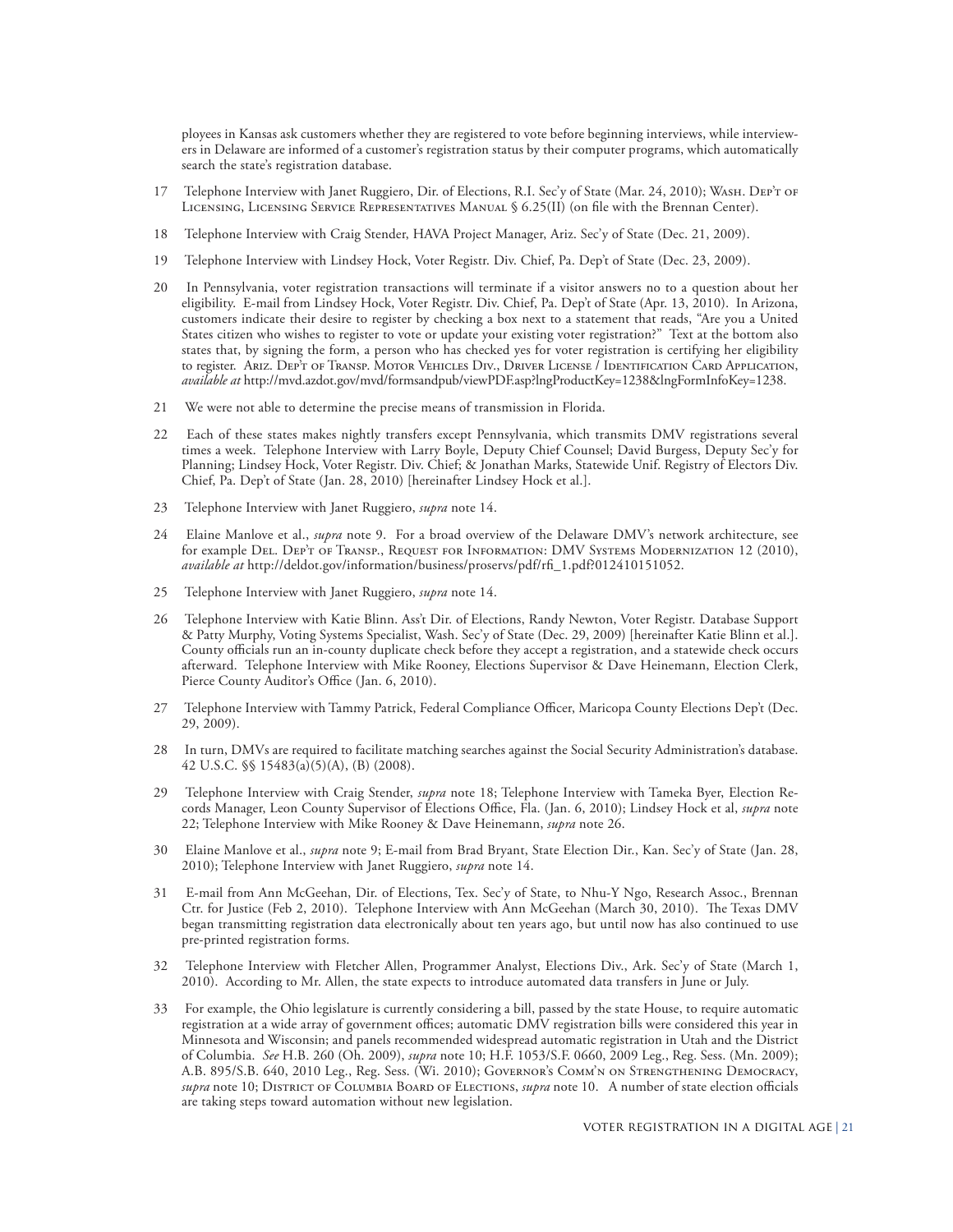- 34 Telephone Interview with Donna Royson, Voter Serv. Dir., S.C. Election Comm'n (Jan. 8, 2010). In Kentucky, when a customer registers with the DMV but election officials fail to receive her signature before Election Day, she may seek authorization by phone from her County Board of Elections to vote a regular ballot. Telephone Interview with Katie Gabhart, Gen. Counsel, Ky. Bd. of Elections (Feb. 22, 2010).
- 35 Telephone Interview with Chris Nelson, Sec'y of State, Kea Warne, Elections Supervisor & Jennifer Headlee, HAVA Program Manager, S.D. Sec'y of State (Dec. 15, 2009) [hereinafter Chris Nelson et al.].
- While these image files are used to provide a copy of the registrant's signature, the DMV also forwards raw data that upload directly into the state's voter registration system. Telephone Interview with Marc Burris, Info. Tech. Dir., N.C. Bd. of Elections (Dec. 22, 2009) [hereinafter Marc Burris Dec. 22].
- 37 Telephone Interview with Brad Wittman, Election Liaison Div. Dir. & Tim Hanson, Dir. of Program Dev., Bureau of Elections, Mich. Dep't of State (Feb. 5, 2010).
- 38 Both agencies are overseen by the Secretary of State. They use parallel databases, with file servers that are housed in the same building in Lansing and which share data via direct cable connections. Telephone Interview with Brad Wittman, Election Liaison Div. Dir. & Tim Hanson, Dir. of Program Dev., Bureau of Elections, Mich. Dep't of State (Mar. 24, 2010).
- 39 Telephone Interview with Brad Wittman, Election Liaison Div. Dir. & Tim Hanson, Dir. of Program Dev., Bureau of Elections, Mich. Dep't of State (Dec. 17, 2009). DMV interviewers in Delaware can also see whether a customer is registered, and thus avoid creating duplicates. Elaine Manlove et al., *supra* note 9.
- 40 Telephone Interview with Elaine Manlove, Del. State Election Comm'r (Jan. 22, 2010).
- 41 In Arizona, people can also access the online registration portal through self-service kiosks in most DMV offices. Telephone Interview with Craig Stender, *supra* note 18.
- 42 A national survey sponsored by the Brennan Center in 2006 found that as many as 11 percent of U.S. citizens do not have valid, government-issued photo identification of any kind. And rates are considerably higher among some demographics. Citizens who earn less than \$35,000 per year are more than twice as likely to lack current identification as those who earn more than \$35,000, while voting-age African-American citizens are over three times more likely than voting-age white citizens to lack such identification. BRENNAN CENTER FOR Justice, Citizens Without Proof 3 (Nov. 2006), *available at* http://www.brennancenter.org/page/-/d/download\_file\_39242.pdf.
- 43 Voter Registration Modernization Act of 2009, H.R. 1719, 111<sup>th</sup> Cong. (2009).
- We did not have the opportunity to examine in detail the two newest online systems, those of Colorado and Louisiana. However, their format appears very similar to those of the four states considered here.
- 45 While these systems allow users to re-enter their information, and thereby correct for their own errors, mistakes in DMV records can still prevent eligible citizens from using the system. Typos, transposed numbers, and other errors can occur frequently in large databases. *See, e.g.,* Social Sec. Admin., Quick Response Evaluation; Accuracy of the Help America Vote Act Verification Program Responses 5 (June 2009), *available at* http:// www.ssa.gov/oig/ADOBEPDF/A-03-09-29115.pdf (reporting a failure rate of 31 percent when attempting to match voter information with Social Security Administration data). See also JUSTIN LEVITT, WENDY R. WEISER & Ana Muñoz, Making the List: Database Matching and Verification Processes for Voter Registration (Brennan Center 2006), *available at* http://brennan.3cdn.net/96ee05284dfb6a6d5d\_j4m6b1cjs.pdf.
- 46 Kansas officials plan to adopt real-time verification in the next few years; at present, the online system matches records only after users have submitted their applications. E-mail from Brad Bryant, State Election Dir., Kan. Sec'y of State (Nov. 10, 2009). Note also that Arizona's online portal will lock users out for 24 hours if they submit non-matching information three consecutive times. Telephone Interview with Craig Stender, HAVA Project Manager, Ariz. Sec'y of State (Nov. 18, 2009).
- 47 In Arizona and Kansas the user then receives an electronic receipt; in Oregon, the final page displays a tracking number.
- 48 Telephone Interview with Craig Stender, *supra* note 18; Katie Blinn et al., *supra* note 26; Kan. Sec'y of State, Project Summary – Electronic Motor-Voter, Online Voter Registration, Online Change of Address 4 (2009) (on file with the Brennan Center) [hereinafter Kan. Summary].
- 49 Telephone Interview with Steve Trout, Elections Div. Dir., Or. Sec'y of State (Mar. 10, 2010).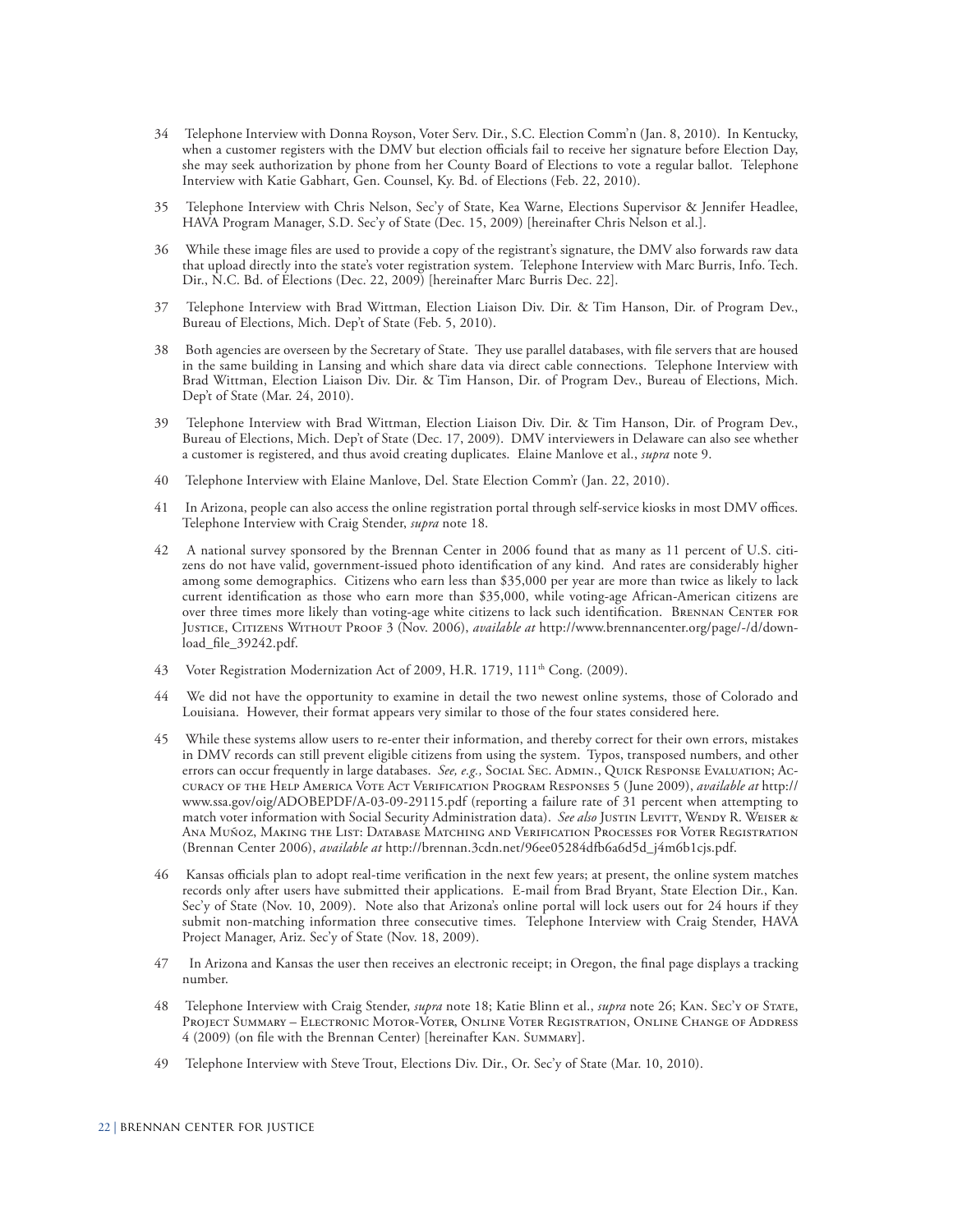- 50 Office of the Wash. Sec'y of State, Washington State Online Voter Registration 2 (Oct. 2009) (on file with the Brennan Center) [hereinafter Wash. Overview]. A slightly older (Jan. 2009) version of this overview is available at http://nass.org/index2.php?option=com\_docman&task=doc\_view&gid=632&Itemid=99999999.
- 51 Telephone Interview with Elaine Manlove, *supra* note 40.
- 52 We confirmed that state election officials provided the main impetus for reform in Arizona, Delaware, Kansas, Michigan, North Carolina, Rhode Island, South Dakota, and Washington. We discovered no instances in which state election officials opposed online or automated DMV registration.
- 53 2009 Colo. Sess. Laws Ch. 263 (H.B. 1160); Ind. Pub. L. 120-2009 (H.E.A. 1346); 2009 La. Act No. 187 (H.B. 520); 2009 Utah Laws Ch. 89 (S.B. 25). For more information see WENDY WEISER, CHRISTOPHER PONOroff & Nhu-Y Ngo, Modernizing Voter Registration: Momentum in the States 1-3 (2010), *available at*  http://www.brennancenter.org/content/resource/vrm\_state\_momentum.
- 54 Officials in Kansas, North Carolina, and South Dakota all considered adopting an automated system at DMV in the 1990s, but were unable to do so until HAVA provided the funding and the infrastructure with which to proceed. Chris Nelson et al., *supra* note 35; Marc Burris Dec. 22, *supra* note 36; Kan. Summary, *supra* note 48, at 1. In Delaware, plans for full automation similarly took several years to bring to fruition. Elaine Manlove et al., *supra* note 9.
- 55 *See* 42 U.S.C. §§ 15301, 15483(a)(1) & (5)(B) (2008). Kentucky and South Carolina are the only states in which we found that modernization efforts entirely preceded HAVA implementation.
- 56 Katie Blinn et al., *supra* note 26. Ms. Blinn was speaking in general terms, not offering a technical appraisal.
- 57 Telephone Interview with Brad Bryant, State Election Dir., Kan. Sec'y of State (Nov. 23, 2009).
- 58 Marc Burris Dec. 22, *supra* note 36; Elaine Manlove et al., *supra* note 9; Telephone Interview with Elaine Manlove, *supra* note 40. Texas officials also expect to complete the move from partial to full automation within the space of a year. Telephone Interview with Ann McGeehan, *supra* note 31.
- 59 Chris Nelson et al., *supra* note 35; E-mail from Chris Nelson, S.D. Sec'y of State (Apr. 7, 2010); E-mail from Brad Bryant, State Election Dir., Kan. Sec'y of State (Jan. 25, 2010).
- The state approved online registration in August 2009 and introduced it at the beginning of March 2010. Telephone Interview with Steve Trout, *supra* note 49; *see also* Bill Graves, *State Voter Registration Now Just a Click Away*, The Oregonian, Feb. 28, 2010.
- 61 Telephone Interview with Craig Stender, HAVA Project Manager, Ariz. Sec'y of State (Dec. 24, 2009).
- 62 Telephone Interview with Craig Stender, HAVA Project Manager, Ariz. Sec'y of State (Apr. 9, 2010); E-mail from Tammy Patrick, Federal Compliance Officer, Maricopa County Elections Dep't (Apr. 12, 2010).
- 63 Most states created a single, "top-down" system for both state and county election officials when they implemented HAVA, while county systems in Washington predate the statewide database, which interfaces with but has not replaced them. The result is that, while elsewhere state-to-county data transfers take place within a single system, Washington had to develop a further level of connectivity between one system, the state's, and four separate systems developed for its counties. This work was completed gradually over the course of 2008, and by November only eight of the state's thirty-nine counties were not yet receiving registrations electronically. All counties are now receiving paperless registrations electronically. Katie Blinn et al., *supra* note 26; Telephone Interview with Patty Murphy, Voting Systems Specialist & Randy Newton, Voter Registr. Database Support, Wash. Sec'y of State (Feb. 18, 2010); E-mail from Patty Murphy (Apr. 12, 2010).
- 64 Telephone Interview with Craig Stender, *supra* note 18.
- 65 Telephone Interviews with Craig Stender, HAVA Project Manager, Ariz. Sec'y of State (Nov. 18 & Dec. 21, 2009).
- 66 *See* Wash. Overview, *supra* note 50, at 8.
- 67 Telephone Interview with Steve Trout, *supra* note 49.
- 68 E-mail from Brad Bryant, State Election Dir., Kan. Sec'y of State, to Nhu-Y Ngo, Research Assoc., Brennan Ctr. for Justice (Oct. 20, 2009).
- 69 Officials required the vendor developing their statewide registration system to build it with the capacity to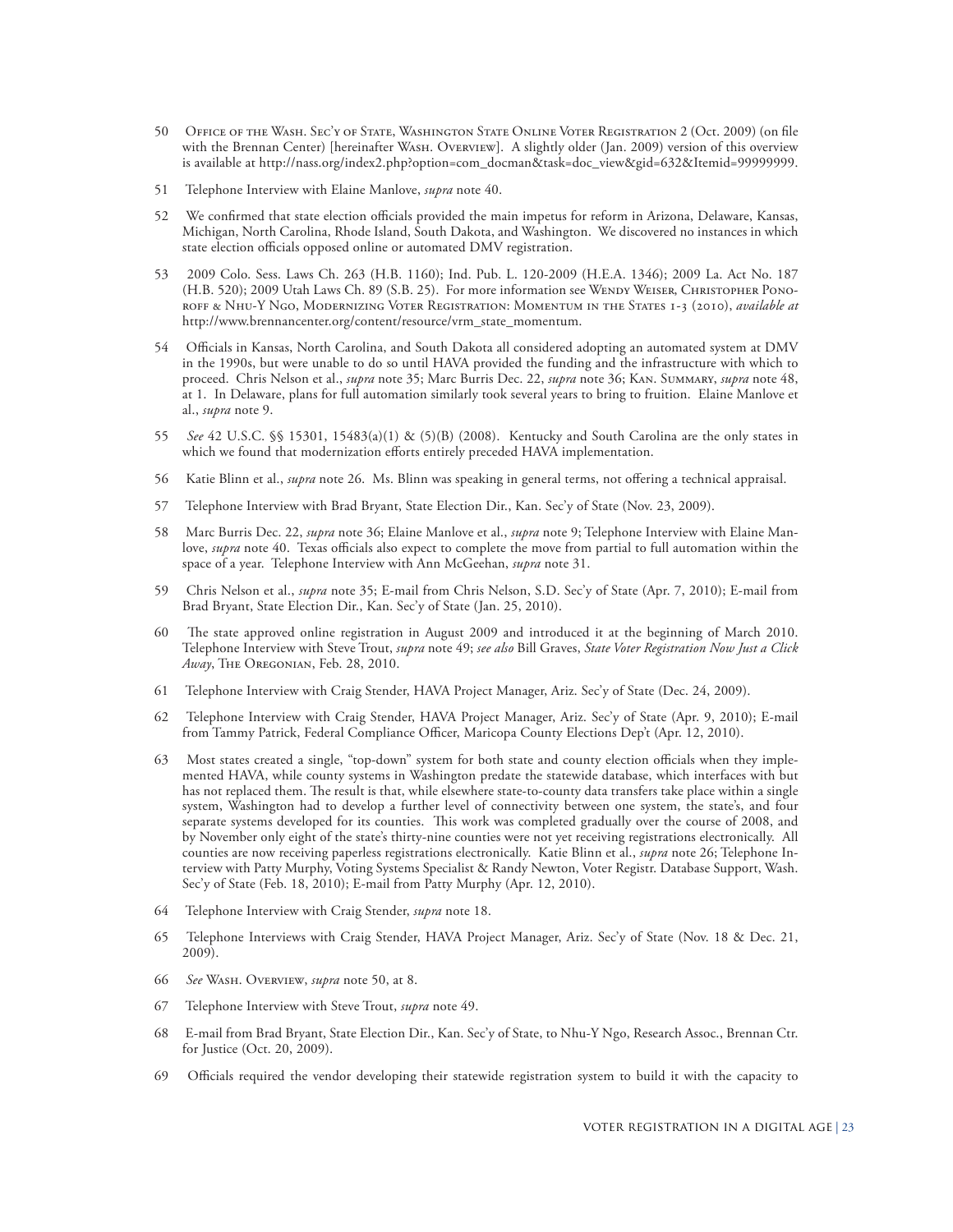receive electronic records from DMV and, potentially, other sources; hence they did not themselves have to undertake this work later on. *Id*.

- 70 Telephone Interview with Janet Ruggiero, *supra* note 14.
- 71 E-mail from Jennifer Headlee, HAVA Coordinator, S.D. Sec'y of State (Jan. 11, 2010).
- 72 These costs included over \$150,000 for hardware, and salaries for two full-time programmers. E-mail from Elaine Manlove, Del. State Election Comm'r, to Laura Seago, Research Assoc., Brennan Ctr. for Justice (Dec. 3, 2009).
- 73 Marc Burris Dec. 22, *supra* note 36. We were not able to obtain an estimate for North Carolina's other development costs.
- 74 Ariz. Sec'y of State, Arizona's Electronic Voter Registration Program (EZ Voter) 18 (updated Aug. 19, 2009) (on file with the Brennan Center). Yearly totals vary with levels of registration activity. Telephone Interview with Craig Stender, *supra* note 18. Maintenance totals are not available elsewhere, as most of the officials we spoke to view paperless registration as part of their statewide registration database system and have not calculated its separate cost. In Washington, however, Election Information Services Manager David Motz estimated that "ongoing maintenance for servers and electricity" for the online system costs \$22,000 a year. Email from David Motz, Voter Info. Services Manager, Wash. Sec'y of State (Oct. 16, 2009).
- 75 Pew Center on the States, The Real Cost of Voter Registration: An Oregon Case Study 5 (Dec. 2009, revised Mar. 2010), *available at* http://www.pewcenteronthestates.org/uploadedFiles/The\_Real\_Cost\_of\_Voter\_ Registration(1).pdf?n=4907.

76 *Id*.

- 77 Telephone Interview with Tammy Patrick, *supra* note 27.
- 78 *Id*.
- 79 *Id*.; Maricopa County Elections Dep't., Voter Registration in 2008: On-line Impact & On-the-ground Efforts 52 (2009), *available at* http://recorder.maricopa.gov/outreach/pdf/2-2009%20Voter%20Registration%20in%202008.pdf. The presentation indicates the county received 462,904 paperless applications in 2008, and notes that, at 5 minutes a form, processing these would have cost approximately \$385,750. Instead, the actual expense was approximately \$13,887. Telephone Interview with Tammy Patrick, *supra* note 27.
- 80 E-mails from Tammy Patrick, Federal Compliance Officer, Maricopa County Elections Dep't (Mar. 3, 2010). In fiscal years 1999-2000 through 2001-02, Maricopa spent an average of \$80,856.94 annually printing paper registration forms, compared to an average of \$20,938 for fiscal years 2006-07 through 2008-09. Note too that the county's population was 28.7 percent larger in 2008 than in 2000, and registration was up by about 13 percent statewide, so that printing the same proportion of forms to voters in 2008 as in 2000 would have cost considerably more. By 2008 the county had also eliminated a full-time position for scanning signatures from paper forms, at a savings of \$36,000 annually.
- 81 Telephone Interview with Michael Rooney & Dave Heinemann, *supra* note 26; Telephone Interview with Brad Bryant, *supra* note 57 (reporting the assessment of an election official in Sedgwick County).
- 82 Matt A. Barreto et al., Online Voter Registration (OLVR) Systems in Arizona and Washington: Evaluating usage, Public Confidence and Implementation Processes 122, 138-9 (Apr. 2010), *available at* http://www.pewcenteronthestates.org/uploadedFiles/wwwpewcenteronthestatesorg/Initiatives/MVW/online\_ voter\_reg.pdf?n=2908. The authors note that "[v]ariation in staffing and wages contribute to variation in the average pay associated with processing registrations." *Id.* at 139. WASH. SECY OF STATE, WASHINGTON VOTER Registration Statistics (2004, 2007-09) (on file with the Brennan Center) [hereinafter Wash. Voter Registration Statistics ].
- 83 E-mail from David Motz, *supra* note 74. The Secretary of State's office was formerly responsible for forwarding mail-in and DMV registration forms to county offices, and \$126,000 is the amount it would have cost to process and mail the number of paperless registrations the state received in 2008. *Id*.; E-mail from David Motz, Election Info. Serv. Manager, Wash. Sec'y of State (Nov. 10, 2009).These savings were partially offset by the one-time costs of printing and mailing registrations to counties not yet receiving automated transmissions. Telephone Interview with David Motz (Nov. 17, 2009).
- 84 Telephone Interview with Elaine Manlove, *supra* note 40.
- 85 Elaine Manlove et al., *supra* note 9. Motor vehicle officials in Washington have also noted a drop in the time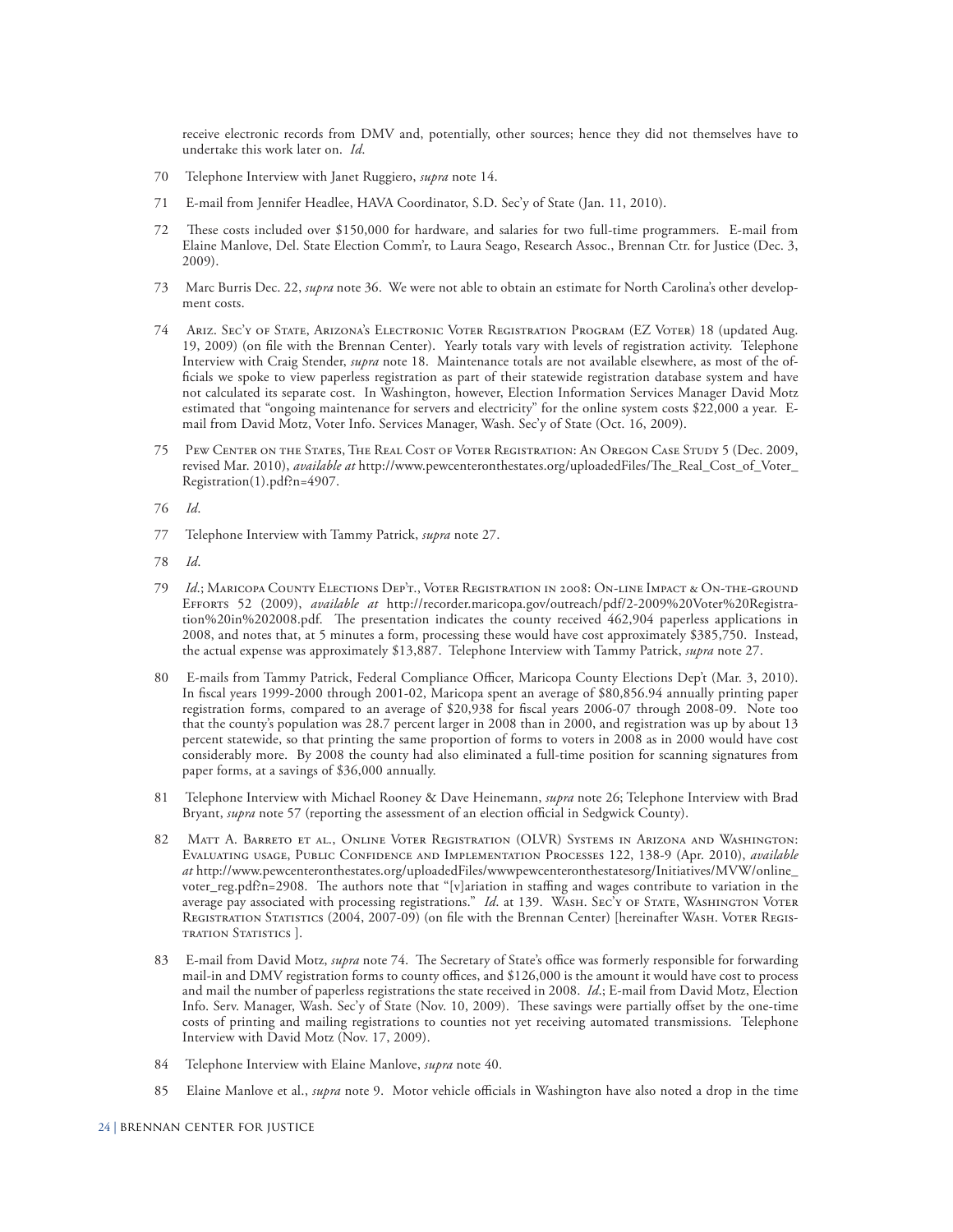interviewers spend on voter registrations, from about 60 to 30 seconds. Telephone Interview with Michael Bethany, *supra* note 12.

- 86 E-mails from David Motz, Election Info. Services Manager, Wash. Sec'y of State (Oct. 16 & Oct 20, 2009).
- 87 We directly confirmed the greater accuracy of paperless registrations with officials in Arizona, Delaware, Kansas, Michigan, Pennsylvania, South Dakota, and Washington.
- 88 Telephone Interview with Craig Stender, *supra* note 46; Chris Nelson et al., *supra* note 35.
- 89 Officials used a one-day sampling to assess the profile of the suspense pool because they do not track totals over time. According to Tammy Patrick, the Maricopa County Elections Department's Federal Compliance Officer, the profile of such a one-day sampling would be unlikely to vary over time except shortly before a major election, when registration drives would tend to drive up the proportion of defective paper forms. Telephone Interview with Tammy Patrick, *supra* note 27. Because officials will usually only discard suspense records after a major election (unless they have been on file for less than 60 days), the August sample will have comprised all unresolved suspense files received from late 2008 through the time of the review. Telephone Interview with Tammy Patrick (January 29, 2010). Ms. Patrick estimates that defective online and paper forms are about equally likely to end up on suspense and to remain there for an equivalent amount of time, so that their relative weight in the suspense pool is likely an accurate indication of the overall error rate of each relative to the other. E-mails from Tammy Patrick (Mar. 23 & Mar. 24, 2010).
- 90 Maricopa County Elections Dep't, Online VR vs. Paper VR: Quality of Registration 5 (2009) (on file with the Brennan Center) [hereinafter Maricopa Presentation]; E-mail from Tammy Patrick, Federal Compliance Officer, Maricopa County Elections Dep't (Mar. 24, 2010).
- 91 *See, e.g.,* Myrna Pérez, Voter Purges (Brennan Center 2008), *available at* http://brennan.3cdn. net/5de1bb5cbe2c40cb0c\_s0m6bqskv.pdf.
- 92 As occurred in Ohio, for example, on the eve of the 2004 and 2008 elections. *See* Andrew Zajac, *Court Decisions on Provisional Ballots Could Affect Election Results*, Chicago Tribune, Oct. 26, 2004; Ian Urbina, *In Tight Race, Victor May be Ohio Lawyers*, N.Y. Times, Oct. 31, 2008.
- 93 At most, officials reported isolated instances of minor "glitches." In Washington, for example, the voter registration database system received one nightly transfer from motor vehicles in which the county and residential address were missing for 305 registrations. The Secretary of State's office simply sent these back for correction. E-mail from Patty Murphy, Voting System Specialist, Wash. Sec'y of State (Jan. 8, 2010); E-mail from Patty Murphy, (Feb. 1, 2010).
- 94 One isolated instance occurred in North Carolina in 2008; officials resolved the issue and have put measures in place to ensure that it does not occur again. Telephone Interview with Marc Burris, Info. Tech. Dir., N.C. Bd. of Elections (Feb. 4, 2010).
- 95 Telephone Interview with Brad Wittman & Tim Hanson, *supra* note 39; E-mail from Brad Bryant to Nhu-Y Ngo, *supra* note 68; Marc Burris Dec. 22, *supra* note 36. Moreover, a misdirected electronic registration can usually be sent back through the statewide system almost immediately.
- 96 Telephone Interview with Janet Ruggiero, *supra* note 14; Telephone Interview with Ann McGeehan, *supra* note 31; Telephone Interview with Craig Stender, *supra* note 18. Officials in Delaware and Kansas more recently adopted fully automation with the hope of similarly reducing the number of allegedly lost registrations. E-mail from Brad Bryant to Nhu-Y Ngo, *supra* note 68; Elaine Manlove et al., *supra* note 9. There are at least three reasons these claims of 'failed' DMV registrations could occur more frequently in a paper-based system. A person might check the registration box on a DMV application form but fail to appreciate that she still needs to fill out and return a separate voter registration form. She might make a mistake while filling out her voter registration form, and not later be informed of it. Finally a person's completed form might simply be lost, misplaced, or forgotten. Whatever the cause, however, the result in each case is that a person who wanted to register was not able to.
- 97 Both Arizona and Washington will occasionally disable their programs for routine maintenance work, typically in the early hours of a weekend morning. Telephone Interview with Craig Stender, HAVA Project Manager, Ariz. Sec'y of State (Jan. 29, 2010); E-mail from David Motz, Election Info. Serv. Manager (Nov. 12, 2009); Telephone Interview with David Motz, *supra* note 83. Following one of these scheduled outages, motor vehicle employees in Washington neglected to reestablish connections with the online system Monday morning on the day before a registration deadline in 2009. They had done so, and the online portal was again active, by noon. E-mail from Patty Murphy, *supra* note 93.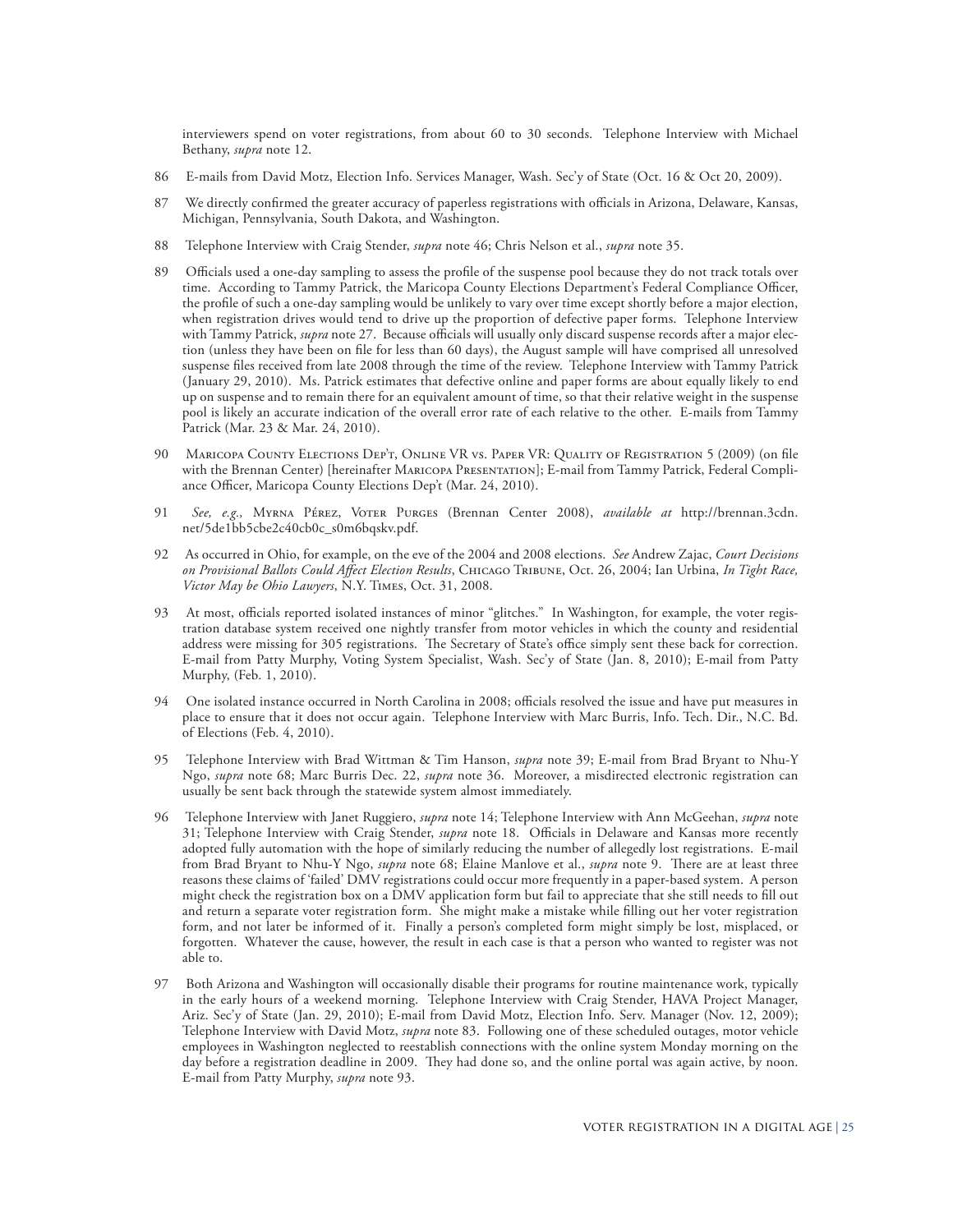- 98 E-mails from Patty Murphy, Voting System Specialist, Wash. Sec'y of State (Jan. 8 & Feb. 1, 2010). Washington uses Microsoft Office Sharepoint Servers (MOSS) to host its web services. State programmers were making adjustments as part of "an overall relook at the MOSS setup" when compatibility issues with the address service arose. *Id*.; E-mail from Patty Murphy (Feb. 12, 2010).
- 99 The problem originated in AAMVAnet, the network that DMVs nationwide use to process their applications, and which Arizona's online portal uses to check a user's personal information against DMV records. Without AAMVAnet the system could not verify this information, and this then prevented transactions from proceeding. Arizona officials plan to replace this use of AAMVAnet with an internal protocol. Telephone Interview with Craig Stender, *supra* note 61; Ariz. Sec'y of State, EZ Voter Registration Statistics 2002-2009 (on file with the Brennan Center) (providing monthly tallies of online and automated MVD registrations) [hereinafter EZ VOTER REGISTRATION STATISTICS].
- 100 Officials can use a search function to bring up a transaction's full history from the time it entered state computers in Arizona, Delaware, Kansas, Michigan, North Carolina, Pennsylvania, and Washington. In Florida and Rhode Island, DMV officials can pull up a transaction record on their computers to determine whether a customer attempted to register. Of course, no such data trail will exist if DMV employees simply fail to record a customer's desire to register in the first instance, but it is for this reason that DMV programs in virtually all states with full automation now prompt employees to key in this information.
- 101 Kansas officials recorded 52,836 DMV registrations from January through November of 2007, and 102,056 over the same period in 2009. Kan. Sec'y of State, Kan. Voter Registration Statistics, 2007 & 2009 (on file with the Brennan Center); E-mail from Brad Bryant, State Election Dir., Kan. Sec'y of State (Mar. 25, 2010). In Washington, DMV registration climbed from 103,418 in 2007 to 205,082 in 2009. WASH. VOTER REGISTRAtion Statistics, *supra* note 82.
- 102 R.I. Sec'y of State, Voter Registration Statistics 2005-2009 (on file with the Brennan Center).
- 103 Fed. Election Comm'n, The Impact of the National Voter Registration Act on the Administration of Elections for Federal Office 2001-2002, 39, *available at* http://www.eac.gov/program-areas/researchresources-and-reports/completed-research-and-reports/national-voter-registration-act-studies; 2007-08 NVRA Report *supra* note 2, at 38-9. The DMV registration numbers that provide the basis for these percentages are incomplete for 2007-08. 2007-08 NVRA Report, *supra* note 2, at 41. Unfortunately the totals from the 2003- 04 and 2005-06 NVRA Reports cannot be used for comparisons, as the state included online registrations in its DMV registration tallies for these years. It ceased doing so in 2007-08, when the NVRA Report survey included for the first time a separate category for online applications. E-mail from Tammy Patrick, Federal Compliance Officer, Maricopa County Elections Dep't (Dec. 22, 2009); Craig Stender Dec. 24, *supra* note 61.
- 104 See the Election Assistance Commission's NVRA Reports, available at http://www.eac.gov/program-areas/research-resources-and-reports/completed-research-and-reports/national-voter-registration-act-studies; the page includes a link to older NVRA Reports compiled by the Federal Election Commission. The reports appear to show a jump in DMV registrations in both Michigan and Pennsylvania beginning in 2005-06, but we have confirmed that this is almost certainly due to the fact that around this time both states began electronically tracking these numbers, rather than depending on manual tallies by local officials as they had in the past. Telephone Interview with Brad Wittman, Election Liaison Div. Dir., Bureau of Election, Mich. Dep't of State (Mar. 5, 2010); Lindsey Hock et al., *supra* note 22.
- 105 U.S. Election Assistance Comm'n, the Impact of the national Voter Registration Act on the Administration of Elections for Federal Office 2003-04 25, Table 2; 2007-08 NVRA Report, *supra* note 2, at 38-9.
- 106 Wash. Voter Registration Statistics, *supra* note 82. Before adopting full automation, DMV offices both transmitted registration data and mailed all paper registration forms to the Secretary of State's office, which maintained weekly tallies of the number of forms received. E-mails from David Motz (Oct. 16 & Nov. 30, 2009).
- 107 Telephone Interview with Janet Ruggiero, *supra* note 14; Telephone Interview with Michael Bethany, *supra* note 12. Mr. Bethany noted that printers are not always numerous in DMV offices, not always centrally located, and, as printers will, sometimes break. This meant that printing and retrieving registration forms could take time, with the result that sometimes people who had indicated a desire to register would simply leave in the meantime. *Id*. Delaware also used pre-populated forms until 2009, and officials there noted the same problems. Elaine Manlove et al., *supra* note 9.
- 108 Efforts to better accommodate customers may pay off in other ways as well. Delaware has seen a significant increase in the number of changes of party affiliation made through DMV, and officials believe "this is because the e-Signature project gives DMV clients more privacy." New Castle County Dep't of Elections, 2009 Voter Registration Report 2, 6 (March 2010), *available at* http://electionsncc.delaware.gov/vr/reports/vr\_rpt09.pdf.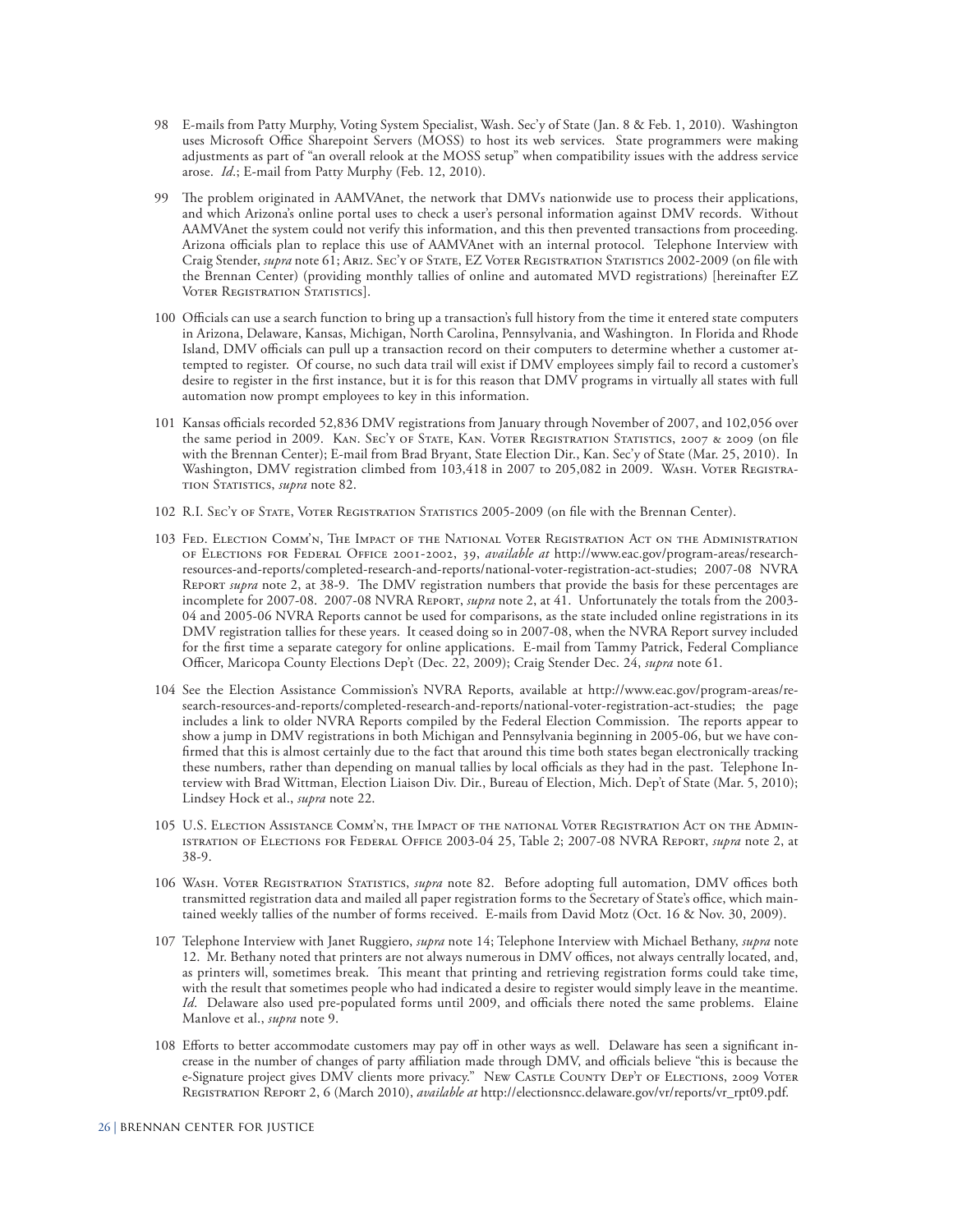- 109 U.S. Census Bureau, Reported Voting and Registration of the Citizen Voting-Age Population, for States: November 2008, *available at* http://www.census.gov/hhes/www/socdemo/voting/publications/ p20/2008/tables.html; U.S. Census Bureau, Reported Voting and Registration of the Citizen Voting-Age Population, for States: November 2000, *available at* http://www.census.gov/hhes/www/socdemo/voting/publications/p20/2000/tables.html; 2007-08 NVRA REPORT, *supra* note 2; U.S. FED. ELECTION COMM'N., The Impact of the National Voter Registration Act of 1993 on the Administration of Elections for Federal Office 1999-2000, *available at* http://www.eac.gov/files/clearinghouse/reports\_surveys/The%20Impact%20of%20the%20NVRA%20of%201993%20on%20Admin%20of%20Elections%20for%2099-00.pdf.
- 110 Kan. Sec'y of State, *supra* note 101; U.S. Census Bureau, Reported Voting and Registration of the Citizen Voting-Age Population, for States: November 2006, *available at* http://www.census.gov/hhes/ www/socdemo/voting/publications/p20/2006/tables.html; U.S. Census Bureau, *supra* note 109.
- 111 U.S. Census Bureau, *supra* 109; U.S. Census Bureau, *supra* note 110; 2007-08 NVRA Report, *supra* note 2; U.S. Election Assistance Comm'n., The Impact of the National Voter Registration Act of 1993 on the Administration of Elections for Federal Office 2005-2006, at 34, *available at* http://www.eac.gov/ program-areas/research/doc/the-impact-of-the-national-voter-registration-act-on-federal-elections-2005-2006/ attachment\_download/file.
- 112 For registrations see the Election Assistance Commission's NVRA Reports, available at http://www.eac.gov/program-areas/research-resources-and-reports/completed-research-and-reports/national-voter-registration-act-studies. *See also* U.S. Census Bureau, Reported Voting and Registration for the Citizen Voting-Age Population, for States: November 2004, Table 4b, *available at* http://www.census.gov/hhes/www/socdemo/voting/publications/p20/2008/tables.html; U.S. Census Bureau, *supra* note 110; U.S. Census Bureau, *supra* note 109.
- 113 Pa. Dep't of State, PennDOT Voter Registration Statistics (2010) (on file with the Brennan Center); U.S. Census Bureau, *supra* note 110; U.S. Census Bureau, *supra* note 112.
- 114 R.I. Sec'y of State, *supra* note 102; U.S. Census Bureau, *supra* note 110; U.S. Census Bureau, *supra* note 112.
- 115 For registrations see the Election Assistance Commission's NVRA Reports, available at http://www.eac.gov/ program-areas/research-resources-and-reports/completed-research-and-reports/national-voter-registration-actstudies; the page includes a link to older NVRA Reports compiled by the Federal Election Commission. *See also* U.S. Census Bureau, *supra* note 109; U.S. Census Bureau, *supra* note 110; U.S. Census Bureau, *supra* note 112.
- 116 Wash. Voter Registration Statistics, *supra* note 82; U.S. Census Bureau, *supra* note 109; U.S. Census Bureau, *supra* note 110.
- 117 Spreadsheet tallies for 'EZ Voter' and total registration numbers, 2003-2009, e-mailed by Craig Stender (Mar. 4, 2010). In Washington, the Secretary of State's office recorded 583,000 registration transactions in 2008, of which 158,000 were made through the online system. It should be noted, however, that this total does not include registrations that organizations which conducted registration drives submitted directly to county election offices, or which individuals made in person at these offices. Wash. Voter Registration Statistics, *supra* note 82.
- 118 EZ Voter Registration Statistics, *supra* note 99.
- 119 Press Release, Project Vote, VR Drives Go Paperless with New Software for iPad & Other Mobile Devices (Apr. 7, 2010), *available at* http://www.projectvote.org/newsreleases/475-vr-drives-go-paperless-with-new-softwarefor-ipad-a-other-mobile-devices.html.
- 120 From last July, when it was officially announced, through the end of 2009, Kansas's online portal received 1097 submissions. However, in the same period election officials received 11,373 updates from the DMV's change of address website. Kan. Sec'y of State, Kansas Voter Registration Statistics, 2007 & 2009 (on file with the Brennan Center); E-mail from Brad Bryant, *supra* note 101.
- 121 In New Castle County, home to the majority of Delaware residents, officials received one in every 10 registrations through the online system in 2008. *See* New CASTLE COUNTY DEP'T OF ELECTIONS, 2008 VOTER REGIStration Report 6 (Feb. 2009), *available at* http://electionsncc.delaware.gov/vr/reports/vr\_rpt08.pdf.
- 122 Telephone Interview with Steve Trout, *supra* note 49. The registration deadline for this year's primary election was April 27. *Id*.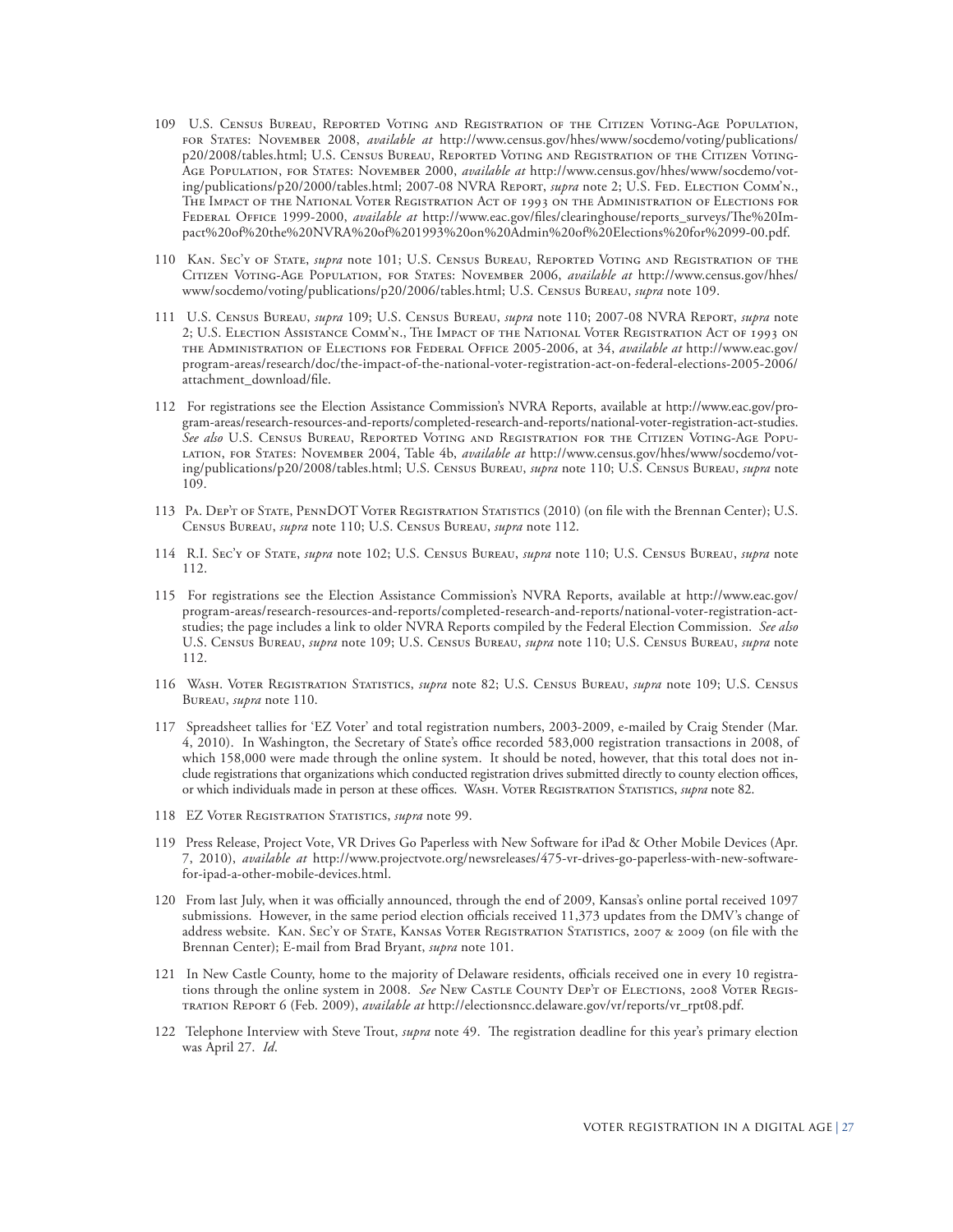- 123 In both Arizona and Washington, approximately two-thirds of all respondents agreed that "If I moved to a new address within the state and had to change my address, I would update my address online." *See* MATT A. BARreto et al., *supra* note 82, at 19, 44.
- 124 *Id*. at 28. Another 20 percent considered it "somewhat easy."
- 125 *Id*. at 34. 94.2 percent also agreed with the statement that "online registration will cut down printing costs and help increase the efficiency of government," while 97.5 percent agreed that it was more convenient than using paper forms to register. *Id*. In Arizona, two-thirds of all respondents—that is, including those who had not used the online system—agreed that they would encourage their child to register online. *Id*. at 44.
- 126 Maricopa County Elections Dep't, Online Voter Registration Modifications: a Cumulative Analysis of Maricopa County Voter Files as of 1/25/2010, 22 (2010) (on file with the Brennan Center) [hereinafter Maricopa County Cumulative Analysis]; Thom File & Sarah Crissey, U.S. Census Bureau, Voting and Registration in the Election of November 2008 4 (2008), *available at* http://www.census.gov/ prod/2010pubs/p20-562.pdf.
- 127 Wash. Overview, *supra* note 50.
- 128 Indeed, the recent Pew-sponsored study found that in both Arizona and Washington, people who registered online were more likely to vote than people who registered using traditional methods—and that this was especially true of younger voters. *See* Matt A. Barreto et al., *supra* note 82, at 13-4, 40. U.S. Census Bureau, Reported Voting and Registration for the Citizen Voting-Age Population, for States: November 2000; U.S. Census Bureau, Reported Voting and Registration of the Citizen Voting-Age Population, for States: November 2004; U.S. Census Bureau, Reported Voting and Registration of the Citizen Voting-Age Population, for States: November 2008. These tables are available at http://www.census.gov/ hhes/www/socdemo/voting/publications/p20/index.html.
- 129 An October 2008 poll found that African-Americans accounted for 2.2 of registered voters, but 5.4 percent of those who reported using the online system. These same figures were 1.9 percent v. 2.9 percent for Asians and 26.9 percent v. 34 percent for Latinos. MATT A. BARRETO ET AL., *supra* note 82, at 40.
- 130 *Id*. at 13, 40. Officials in Maricopa County performed a survey of all records on file that had been modified through the online system at least once, and found that 31.5 percent were Democrat-affiliated and 36.5 percent Republican-affiliated, while the remaining 32 percent were almost all unaffiliated (the Libertarian Party, Arizona's largest third party, accounted for about 1 percent). Maricopa County Cumulative Analysis, *supra* note 118, at 20. As of October 2009, 30.7 percent of all active registrations in Maricopa County were Democrat-affiliated and 38.3 percent Republican-affiliated. Ariz. Sec'y of State, State of Arizona Registration Report: 2009 October Voter Registration – October 1 (2009), *available at* http://www.azsos.gov/election/voterreg/2009-10-01.pdf.
- 131 EZ Voter Registration Statistics, *supra* note 99; Ariz. Sec'y of State, Ariz. Voter Registration Totals 2003-2009 (on file with the Brennan Center) (listing annual totals for all types of registrations received).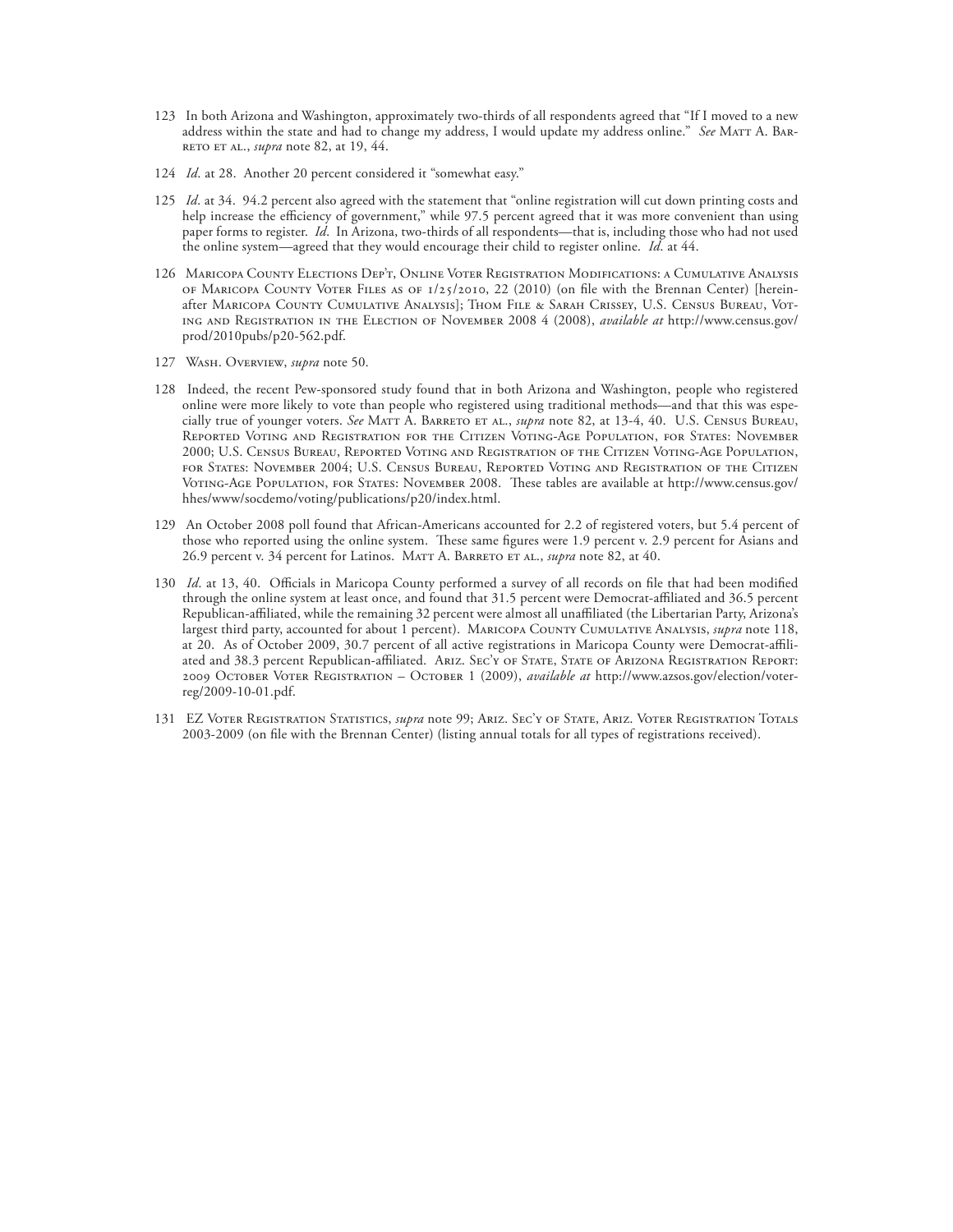# selected brennan center publications

corporate campaign spending: giving shareholders a voice *Ciara Torres-Spelliscy*

renewing democracy after citizens united *Susan Liss and Michael Waldman*

buying justice: the impact of citizens united on judicial elections *Adam Skaggs*

collected brennan center writings and reports on voter registration modernization *Edited by Wendy Weiser*

foreclosures: a crisis in legal representation *Melanca Clark with Maggie Barron*

# forthcoming publications

voting machine errors *Lawrence Norden*

small donor public funding: the nyc experience *Susan Liss*

domestic surveillance: new rules, new risks *Emily Berman*

> For more information, please visit www.brennancenter.org or call 212-998-6730